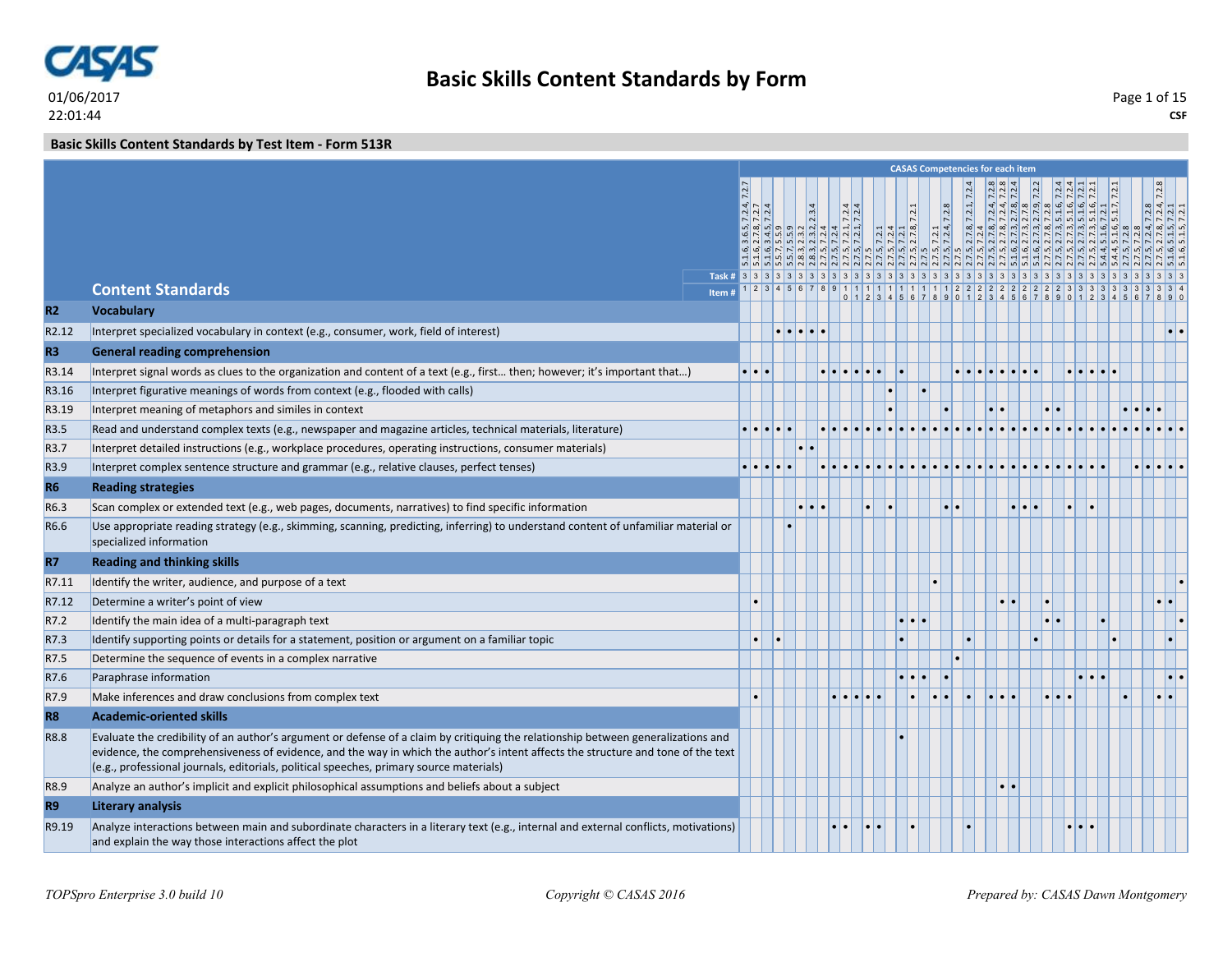

**Basic Skills Content Standards by Form**

**CSF** Page 2 of 15

### **Basic Skills Content Standards by Test Item - Form 513R**

|       |                                                                                                                                                                                                  |       |  |       |                             |           |                  |                   | <b>CASAS Competencies for each item</b>                                                                                                                                           |           |                                                                                                                                                                                                                          |  |                 |  |
|-------|--------------------------------------------------------------------------------------------------------------------------------------------------------------------------------------------------|-------|--|-------|-----------------------------|-----------|------------------|-------------------|-----------------------------------------------------------------------------------------------------------------------------------------------------------------------------------|-----------|--------------------------------------------------------------------------------------------------------------------------------------------------------------------------------------------------------------------------|--|-----------------|--|
|       |                                                                                                                                                                                                  |       |  | 2.3.4 | $\frac{3}{4}$ $\frac{4}{4}$ |           | $\overline{2.1}$ | $\frac{7.2.8}{ }$ | $N$ $N$<br>$\frac{7.212}{7.2712}$<br>$\frac{2.712}{2.27}$<br>$\frac{2.712}{2.27}$<br>$\frac{2.712}{2.27}$<br>$\frac{2.712}{2.27}$<br>$\frac{2.712}{2.27}$<br>$\frac{2.712}{2.27}$ | $ \cdot $ | $\begin{bmatrix} \n\frac{1}{2} & \frac{1}{2} & \frac{1}{2} & \frac{1}{2} & \frac{1}{2} & \frac{1}{2} \\ \n\frac{1}{2} & \frac{1}{2} & \frac{1}{2} & \frac{1}{2} & \frac{1}{2} & \frac{1}{2} & \frac{1}{2} \end{bmatrix}$ |  | $N$ $N$ $N$ $n$ |  |
|       | <b>Content Standards</b>                                                                                                                                                                         | Task# |  |       |                             |           |                  |                   |                                                                                                                                                                                   |           |                                                                                                                                                                                                                          |  |                 |  |
|       |                                                                                                                                                                                                  | Item# |  |       |                             |           |                  |                   |                                                                                                                                                                                   |           |                                                                                                                                                                                                                          |  |                 |  |
| R9.20 | Determine characters' traits by what the characters convey about themselves in narration, dialogue, dramatic monologue, and<br>soliloquy                                                         |       |  |       |                             |           |                  |                   |                                                                                                                                                                                   |           |                                                                                                                                                                                                                          |  |                 |  |
| R9.23 | Recognize and understand the significance of various literary devices (figurative language, imagery, allegory, symbolism) and<br>explain their appeal                                            |       |  |       |                             |           |                  |                   |                                                                                                                                                                                   |           |                                                                                                                                                                                                                          |  |                 |  |
| R9.27 | Evaluate the aesthetic qualities of style, including the impact of diction and figurative language on tone, mood, and theme, using<br>the terminology of literary criticism (Aesthetic approach) |       |  |       |                             |           |                  |                   |                                                                                                                                                                                   |           |                                                                                                                                                                                                                          |  |                 |  |
| R9.29 | Analyze a work of literature, showing how it reflects the heritage, traditions, attitudes, and beliefs of its author (Biographical<br>approach)                                                  |       |  |       |                             |           |                  |                   |                                                                                                                                                                                   |           |                                                                                                                                                                                                                          |  |                 |  |
| R9.31 | Analyze the way in which the theme or meaning of a selection represents a view or comment on life, using textual evidence to<br>support the claim                                                |       |  |       |                             | $\bullet$ |                  |                   |                                                                                                                                                                                   |           |                                                                                                                                                                                                                          |  |                 |  |
| R9.32 | Analyze the ways in which irony, tone, mood, the author's style, and the "sound" of language achieve specific rhetorical or<br>aesthetic purposes or both                                        |       |  |       |                             |           |                  |                   |                                                                                                                                                                                   |           |                                                                                                                                                                                                                          |  |                 |  |
| R9.33 | Analyze the ways in which poets use imagery, personification, figures of speech, and sounds to evoke readers' emotions                                                                           |       |  |       |                             |           |                  |                   |                                                                                                                                                                                   |           |                                                                                                                                                                                                                          |  |                 |  |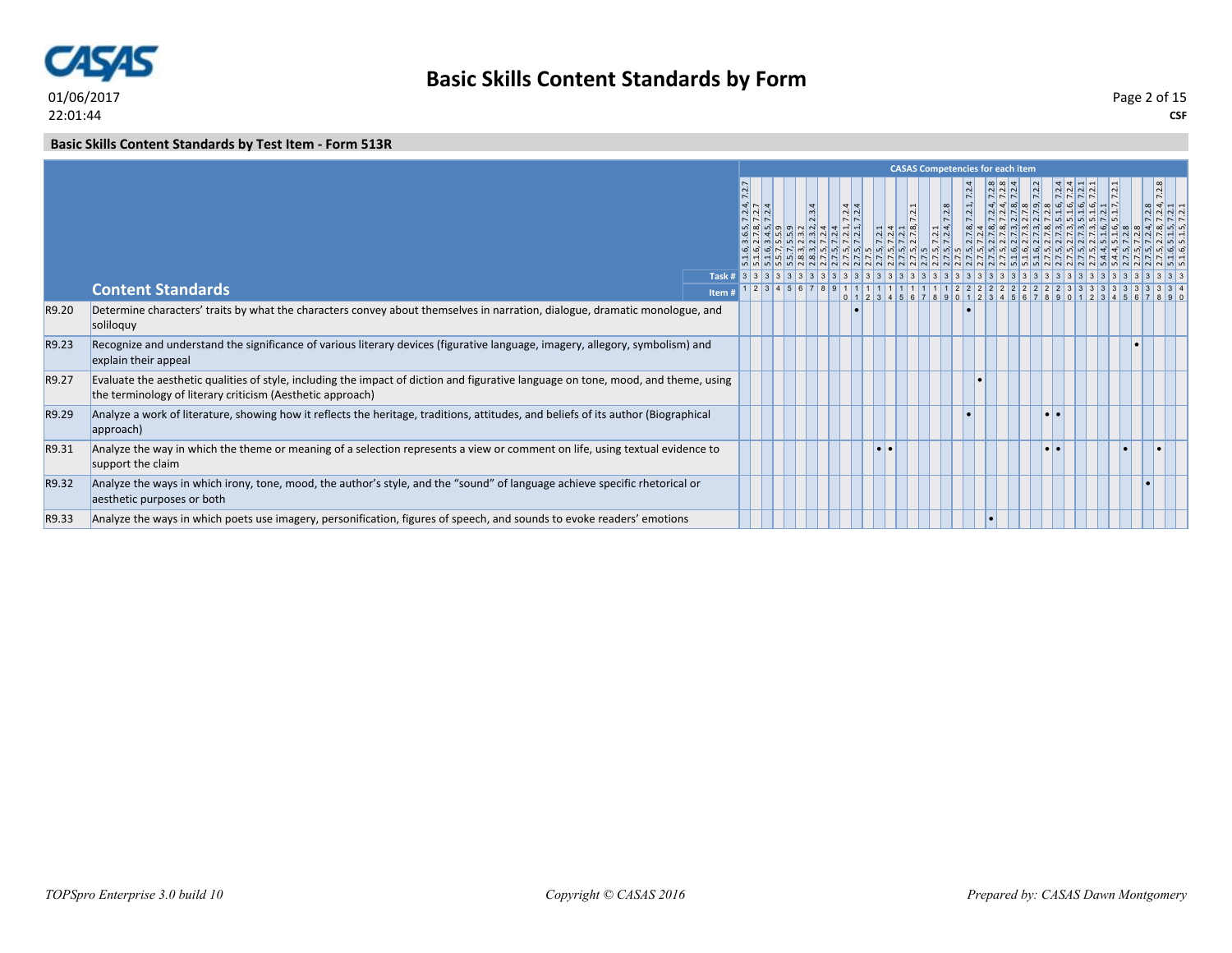

**Basic Skills Content Standards by Test Item - Form 514R**

|                                                                                                                            |                          |                                                                                                                                                                                                                                                                                                                                                                                                                                                                                                                                                    |                  |  |           |                |                     |    |                                                                          |                                                                                                                                                                                                                                                                                                                                                      |  | $=$ $\frac{1}{2}$ $\frac{1}{2}$ $\frac{1}{2}$                                                                                                                                                                                                         |
|----------------------------------------------------------------------------------------------------------------------------|--------------------------|----------------------------------------------------------------------------------------------------------------------------------------------------------------------------------------------------------------------------------------------------------------------------------------------------------------------------------------------------------------------------------------------------------------------------------------------------------------------------------------------------------------------------------------------------|------------------|--|-----------|----------------|---------------------|----|--------------------------------------------------------------------------|------------------------------------------------------------------------------------------------------------------------------------------------------------------------------------------------------------------------------------------------------------------------------------------------------------------------------------------------------|--|-------------------------------------------------------------------------------------------------------------------------------------------------------------------------------------------------------------------------------------------------------|
|                                                                                                                            |                          |                                                                                                                                                                                                                                                                                                                                                                                                                                                                                                                                                    |                  |  |           |                |                     |    |                                                                          |                                                                                                                                                                                                                                                                                                                                                      |  |                                                                                                                                                                                                                                                       |
|                                                                                                                            |                          |                                                                                                                                                                                                                                                                                                                                                                                                                                                                                                                                                    |                  |  |           |                |                     |    |                                                                          |                                                                                                                                                                                                                                                                                                                                                      |  |                                                                                                                                                                                                                                                       |
|                                                                                                                            |                          |                                                                                                                                                                                                                                                                                                                                                                                                                                                                                                                                                    |                  |  |           |                |                     |    |                                                                          |                                                                                                                                                                                                                                                                                                                                                      |  |                                                                                                                                                                                                                                                       |
|                                                                                                                            |                          |                                                                                                                                                                                                                                                                                                                                                                                                                                                                                                                                                    |                  |  |           |                |                     |    |                                                                          |                                                                                                                                                                                                                                                                                                                                                      |  |                                                                                                                                                                                                                                                       |
|                                                                                                                            | Item#                    |                                                                                                                                                                                                                                                                                                                                                                                                                                                                                                                                                    |                  |  |           |                |                     |    |                                                                          |                                                                                                                                                                                                                                                                                                                                                      |  |                                                                                                                                                                                                                                                       |
| <b>Vocabulary</b>                                                                                                          |                          |                                                                                                                                                                                                                                                                                                                                                                                                                                                                                                                                                    |                  |  |           |                |                     |    |                                                                          |                                                                                                                                                                                                                                                                                                                                                      |  |                                                                                                                                                                                                                                                       |
| Interpret specialized vocabulary in context (e.g., consumer, work, field of interest)                                      |                          |                                                                                                                                                                                                                                                                                                                                                                                                                                                                                                                                                    |                  |  |           |                |                     |    |                                                                          |                                                                                                                                                                                                                                                                                                                                                      |  |                                                                                                                                                                                                                                                       |
| <b>General reading comprehension</b>                                                                                       |                          |                                                                                                                                                                                                                                                                                                                                                                                                                                                                                                                                                    |                  |  |           |                |                     |    |                                                                          |                                                                                                                                                                                                                                                                                                                                                      |  |                                                                                                                                                                                                                                                       |
| Interpret signal words as clues to the organization and content of a text (e.g., first then; however; it's important that) |                          | $\bullet\bullet$                                                                                                                                                                                                                                                                                                                                                                                                                                                                                                                                   |                  |  |           |                |                     |    |                                                                          |                                                                                                                                                                                                                                                                                                                                                      |  |                                                                                                                                                                                                                                                       |
| Interpret figurative meanings of words from context (e.g., flooded with calls)                                             |                          |                                                                                                                                                                                                                                                                                                                                                                                                                                                                                                                                                    |                  |  |           |                |                     |    |                                                                          |                                                                                                                                                                                                                                                                                                                                                      |  |                                                                                                                                                                                                                                                       |
| Interpret meaning of metaphors and similes in context                                                                      |                          |                                                                                                                                                                                                                                                                                                                                                                                                                                                                                                                                                    |                  |  |           |                |                     |    |                                                                          |                                                                                                                                                                                                                                                                                                                                                      |  |                                                                                                                                                                                                                                                       |
| Read and understand complex texts (e.g., newspaper and magazine articles, technical materials, literature)                 |                          |                                                                                                                                                                                                                                                                                                                                                                                                                                                                                                                                                    |                  |  |           |                |                     |    |                                                                          |                                                                                                                                                                                                                                                                                                                                                      |  |                                                                                                                                                                                                                                                       |
| Interpret complex sentence structure and grammar (e.g., relative clauses, perfect tenses)                                  |                          |                                                                                                                                                                                                                                                                                                                                                                                                                                                                                                                                                    |                  |  |           |                |                     |    |                                                                          |                                                                                                                                                                                                                                                                                                                                                      |  |                                                                                                                                                                                                                                                       |
| <b>Reading strategies</b>                                                                                                  |                          |                                                                                                                                                                                                                                                                                                                                                                                                                                                                                                                                                    |                  |  |           |                |                     |    |                                                                          |                                                                                                                                                                                                                                                                                                                                                      |  |                                                                                                                                                                                                                                                       |
| Scan complex or extended text (e.g., web pages, documents, narratives) to find specific information                        |                          |                                                                                                                                                                                                                                                                                                                                                                                                                                                                                                                                                    | $\bullet\bullet$ |  |           |                |                     |    | $ \bullet  \bullet$                                                      |                                                                                                                                                                                                                                                                                                                                                      |  |                                                                                                                                                                                                                                                       |
| Skim complex text for general meaning or to determine subject matter or organization                                       |                          |                                                                                                                                                                                                                                                                                                                                                                                                                                                                                                                                                    |                  |  |           |                |                     |    |                                                                          |                                                                                                                                                                                                                                                                                                                                                      |  |                                                                                                                                                                                                                                                       |
| specialized information                                                                                                    |                          |                                                                                                                                                                                                                                                                                                                                                                                                                                                                                                                                                    |                  |  |           |                |                     |    |                                                                          |                                                                                                                                                                                                                                                                                                                                                      |  |                                                                                                                                                                                                                                                       |
| <b>Reading and thinking skills</b>                                                                                         |                          |                                                                                                                                                                                                                                                                                                                                                                                                                                                                                                                                                    |                  |  |           |                |                     |    |                                                                          |                                                                                                                                                                                                                                                                                                                                                      |  |                                                                                                                                                                                                                                                       |
| Identify the writer, audience, and purpose of a text                                                                       |                          |                                                                                                                                                                                                                                                                                                                                                                                                                                                                                                                                                    |                  |  |           |                |                     |    |                                                                          |                                                                                                                                                                                                                                                                                                                                                      |  |                                                                                                                                                                                                                                                       |
| Determine a writer's point of view                                                                                         |                          |                                                                                                                                                                                                                                                                                                                                                                                                                                                                                                                                                    |                  |  |           |                |                     |    |                                                                          |                                                                                                                                                                                                                                                                                                                                                      |  |                                                                                                                                                                                                                                                       |
| Identify the main idea of a multi-paragraph text                                                                           |                          |                                                                                                                                                                                                                                                                                                                                                                                                                                                                                                                                                    |                  |  |           |                |                     |    |                                                                          |                                                                                                                                                                                                                                                                                                                                                      |  |                                                                                                                                                                                                                                                       |
| Identify supporting points or details for a statement, position or argument on a familiar topic                            |                          |                                                                                                                                                                                                                                                                                                                                                                                                                                                                                                                                                    |                  |  |           |                |                     |    |                                                                          |                                                                                                                                                                                                                                                                                                                                                      |  |                                                                                                                                                                                                                                                       |
| Paraphrase information                                                                                                     |                          |                                                                                                                                                                                                                                                                                                                                                                                                                                                                                                                                                    |                  |  |           |                |                     |    |                                                                          |                                                                                                                                                                                                                                                                                                                                                      |  |                                                                                                                                                                                                                                                       |
| Summarize a text                                                                                                           |                          |                                                                                                                                                                                                                                                                                                                                                                                                                                                                                                                                                    |                  |  |           |                |                     |    |                                                                          |                                                                                                                                                                                                                                                                                                                                                      |  |                                                                                                                                                                                                                                                       |
| Make inferences and draw conclusions from complex text                                                                     |                          |                                                                                                                                                                                                                                                                                                                                                                                                                                                                                                                                                    |                  |  |           | $\blacksquare$ |                     |    |                                                                          |                                                                                                                                                                                                                                                                                                                                                      |  |                                                                                                                                                                                                                                                       |
| <b>Academic-oriented skills</b>                                                                                            |                          |                                                                                                                                                                                                                                                                                                                                                                                                                                                                                                                                                    |                  |  |           |                |                     |    |                                                                          |                                                                                                                                                                                                                                                                                                                                                      |  |                                                                                                                                                                                                                                                       |
| Extend ideas presented in primary or secondary sources through original analysis, evaluation, and elaboration              |                          |                                                                                                                                                                                                                                                                                                                                                                                                                                                                                                                                                    |                  |  |           |                |                     |    |                                                                          |                                                                                                                                                                                                                                                                                                                                                      |  |                                                                                                                                                                                                                                                       |
| (e.g., professional journals, editorials, political speeches, primary source materials)                                    |                          |                                                                                                                                                                                                                                                                                                                                                                                                                                                                                                                                                    |                  |  |           |                |                     |    |                                                                          |                                                                                                                                                                                                                                                                                                                                                      |  |                                                                                                                                                                                                                                                       |
| Analyze an author's implicit and explicit philosophical assumptions and beliefs about a subject                            |                          |                                                                                                                                                                                                                                                                                                                                                                                                                                                                                                                                                    |                  |  |           |                |                     |    |                                                                          |                                                                                                                                                                                                                                                                                                                                                      |  |                                                                                                                                                                                                                                                       |
| <b>Literary analysis</b>                                                                                                   |                          |                                                                                                                                                                                                                                                                                                                                                                                                                                                                                                                                                    |                  |  |           |                |                     |    |                                                                          |                                                                                                                                                                                                                                                                                                                                                      |  |                                                                                                                                                                                                                                                       |
| comedy, tragedy, drama, dramatic monologue)                                                                                |                          |                                                                                                                                                                                                                                                                                                                                                                                                                                                                                                                                                    |                  |  |           |                |                     |    |                                                                          |                                                                                                                                                                                                                                                                                                                                                      |  |                                                                                                                                                                                                                                                       |
|                                                                                                                            | <b>Content Standards</b> | Use appropriate reading strategy (e.g., skimming, scanning, predicting, inferring) to understand content of unfamiliar material or<br>Evaluate the credibility of an author's argument or defense of a claim by critiquing the relationship between generalizations and<br>evidence, the comprehensiveness of evidence, and the way in which the author's intent affects the structure and tone of the text<br>Articulate the relationship between the expressed purposes and the characteristics of different forms of dramatic literature (e.g., |                  |  | $\bullet$ |                | $\bullet$ $\bullet$ | ı. | <b>CASAS Competencies for each item</b><br>$\bullet\bullet$<br>$\bullet$ | $\frac{1}{2}$<br>$\frac{1}{2}$<br>$\frac{1}{2}$<br>$\frac{1}{2}$<br>$\frac{1}{2}$<br>$\frac{1}{2}$<br>$\frac{1}{2}$<br>$\frac{1}{2}$<br>$\frac{1}{2}$<br>$\frac{1}{2}$<br>$\frac{1}{2}$<br>$\frac{1}{2}$<br>$\frac{1}{2}$<br>$\frac{1}{2}$<br>$\frac{1}{2}$<br>$\frac{1}{2}$<br>$\frac{1}{2}$<br>$\frac{1}{2}$<br>$\frac{1}{2}$<br>$\frac{1}{2}$<br> |  | $\begin{array}{l} 6, 27.8, 76.1\\ 6, 27.8, 72.1\\ 6, 27.8\\ 3, 41.3, 41.4\\ 4, 13, 41.4\\ 5, 27.8, 72.1\\ 15, 27.8, 72.1\\ 16, 27.8, 72.1\\ 17, 27.8, 72.1\\ 18, 41.3, 41.4\\ 19, 27.8, 72.1\\ 10, 27.8, 72.1\\ 11, 27.8, 72.1\\ 12, 27.8, 72.1\\ 13$ |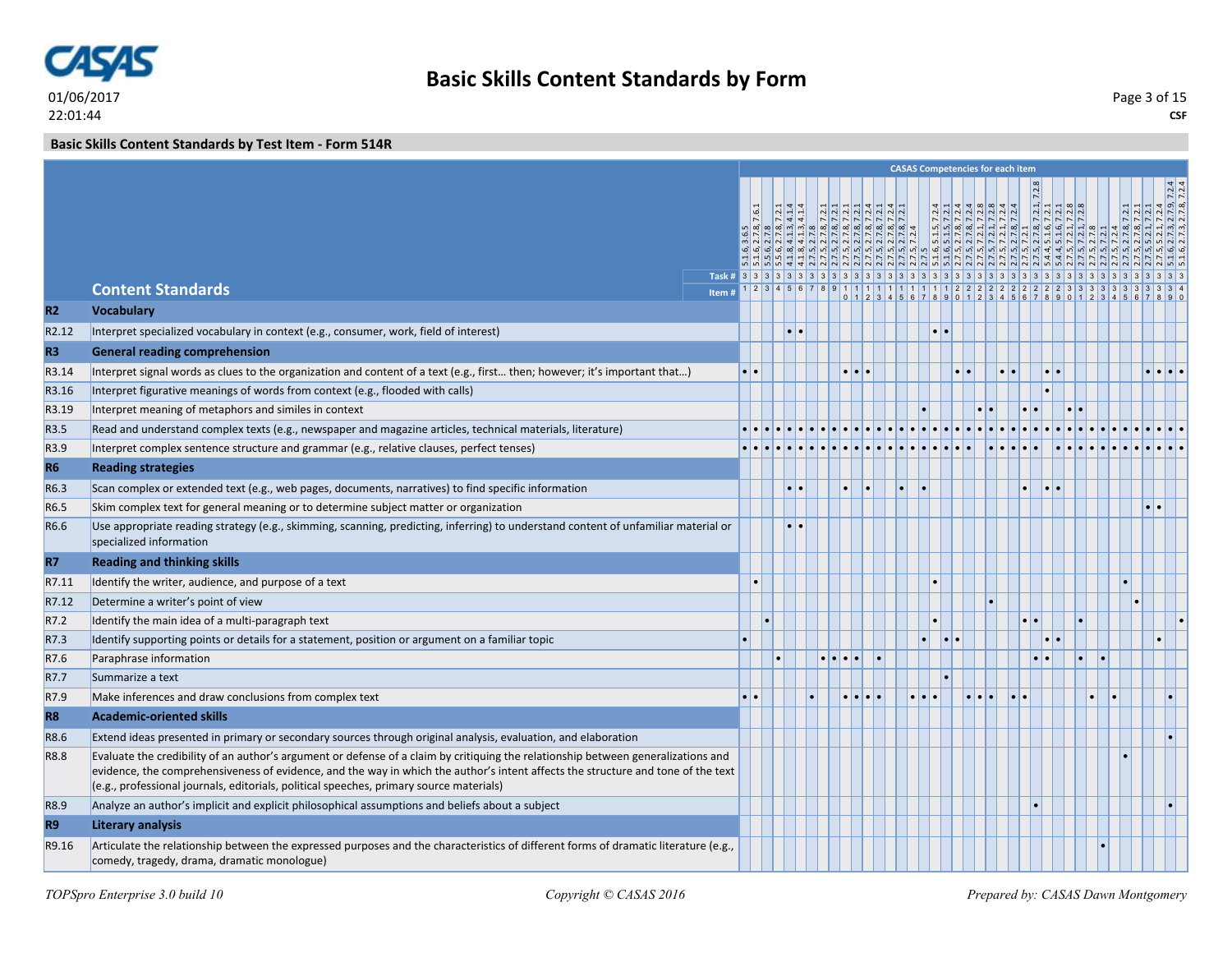

**Basic Skills Content Standards by Form**

### **Basic Skills Content Standards by Test Item - Form 514R**

|       |                                                                                                                                                                                                  |                 |          |  |                                                                                                                                                                                                                                                                                                                                                                                              |                                                                                                                                                                                                                                                                                                                                                                                              |  |  | <b>CASAS Competencies for each item</b>                                                                                                          |  |                                                                                                                |  |                              |        |
|-------|--------------------------------------------------------------------------------------------------------------------------------------------------------------------------------------------------|-----------------|----------|--|----------------------------------------------------------------------------------------------------------------------------------------------------------------------------------------------------------------------------------------------------------------------------------------------------------------------------------------------------------------------------------------------|----------------------------------------------------------------------------------------------------------------------------------------------------------------------------------------------------------------------------------------------------------------------------------------------------------------------------------------------------------------------------------------------|--|--|--------------------------------------------------------------------------------------------------------------------------------------------------|--|----------------------------------------------------------------------------------------------------------------|--|------------------------------|--------|
|       |                                                                                                                                                                                                  |                 | <b>G</b> |  | $\frac{1}{2} \frac{1}{2} \frac{1}{2} \frac{1}{2} \frac{1}{2} \frac{1}{2} \frac{1}{2} \frac{1}{2} \frac{1}{2} \frac{1}{2} \frac{1}{2} \frac{1}{2} \frac{1}{2} \frac{1}{2} \frac{1}{2} \frac{1}{2} \frac{1}{2} \frac{1}{2} \frac{1}{2} \frac{1}{2} \frac{1}{2} \frac{1}{2} \frac{1}{2} \frac{1}{2} \frac{1}{2} \frac{1}{2} \frac{1}{2} \frac{1}{2} \frac{1}{2} \frac{1}{2} \frac{1}{2} \frac{$ | $\frac{1}{2} \frac{1}{2} \frac{1}{2} \frac{1}{2} \frac{1}{2} \frac{1}{2} \frac{1}{2} \frac{1}{2} \frac{1}{2} \frac{1}{2} \frac{1}{2} \frac{1}{2} \frac{1}{2} \frac{1}{2} \frac{1}{2} \frac{1}{2} \frac{1}{2} \frac{1}{2} \frac{1}{2} \frac{1}{2} \frac{1}{2} \frac{1}{2} \frac{1}{2} \frac{1}{2} \frac{1}{2} \frac{1}{2} \frac{1}{2} \frac{1}{2} \frac{1}{2} \frac{1}{2} \frac{1}{2} \frac{$ |  |  | $4 - 4 - 00044$<br>$\frac{1}{2}$ $\frac{1}{2}$ $\frac{1}{2}$ $\frac{1}{2}$ $\frac{1}{2}$ $\frac{1}{2}$ $\frac{1}{2}$ $\frac{1}{2}$ $\frac{1}{2}$ |  | $\frac{1}{2}$ $\frac{1}{2}$ $\frac{1}{2}$ $\frac{1}{2}$ $\frac{1}{2}$ $\frac{1}{2}$<br>$ N $ $ N $ $ N $ $ N $ |  |                              | .7.2.4 |
|       | <b>Content Standards</b>                                                                                                                                                                         | Task #<br>Item# |          |  | 1 2 3 4 5 6 7 8 9 1                                                                                                                                                                                                                                                                                                                                                                          |                                                                                                                                                                                                                                                                                                                                                                                              |  |  |                                                                                                                                                  |  |                                                                                                                |  |                              |        |
| R9.19 | Analyze interactions between main and subordinate characters in a literary text (e.g., internal and external conflicts, motivations)<br>and explain the way those interactions affect the plot   |                 |          |  | $  \bullet   \bullet  $                                                                                                                                                                                                                                                                                                                                                                      |                                                                                                                                                                                                                                                                                                                                                                                              |  |  |                                                                                                                                                  |  |                                                                                                                |  | 3456789012345678901234567890 |        |
| R9.20 | Determine characters' traits by what the characters convey about themselves in narration, dialogue, dramatic monologue, and<br>soliloquy                                                         |                 |          |  |                                                                                                                                                                                                                                                                                                                                                                                              |                                                                                                                                                                                                                                                                                                                                                                                              |  |  |                                                                                                                                                  |  |                                                                                                                |  |                              |        |
| R9.24 | Interpret and evaluate the impact of ambiguities, subtleties, contradictions, ironies, and incongruities in a text                                                                               |                 |          |  |                                                                                                                                                                                                                                                                                                                                                                                              |                                                                                                                                                                                                                                                                                                                                                                                              |  |  |                                                                                                                                                  |  |                                                                                                                |  |                              |        |
| R9.27 | Evaluate the aesthetic qualities of style, including the impact of diction and figurative language on tone, mood, and theme, using<br>the terminology of literary criticism (Aesthetic approach) |                 |          |  |                                                                                                                                                                                                                                                                                                                                                                                              |                                                                                                                                                                                                                                                                                                                                                                                              |  |  |                                                                                                                                                  |  |                                                                                                                |  |                              |        |
| R9.29 | Analyze a work of literature, showing how it reflects the heritage, traditions, attitudes, and beliefs of its author (Biographical<br>approach)                                                  |                 |          |  |                                                                                                                                                                                                                                                                                                                                                                                              |                                                                                                                                                                                                                                                                                                                                                                                              |  |  |                                                                                                                                                  |  |                                                                                                                |  |                              |        |
| R9.30 | Analyze characteristics of subgenres (e.g., satire, parody, allegory, pastoral) that are used in poetry, prose, plays, novels, short<br>stories, essays, and other basic genres                  |                 |          |  |                                                                                                                                                                                                                                                                                                                                                                                              |                                                                                                                                                                                                                                                                                                                                                                                              |  |  |                                                                                                                                                  |  |                                                                                                                |  |                              |        |
| R9.31 | Analyze the way in which the theme or meaning of a selection represents a view or comment on life, using textual evidence to<br>support the claim                                                |                 |          |  |                                                                                                                                                                                                                                                                                                                                                                                              |                                                                                                                                                                                                                                                                                                                                                                                              |  |  |                                                                                                                                                  |  |                                                                                                                |  |                              |        |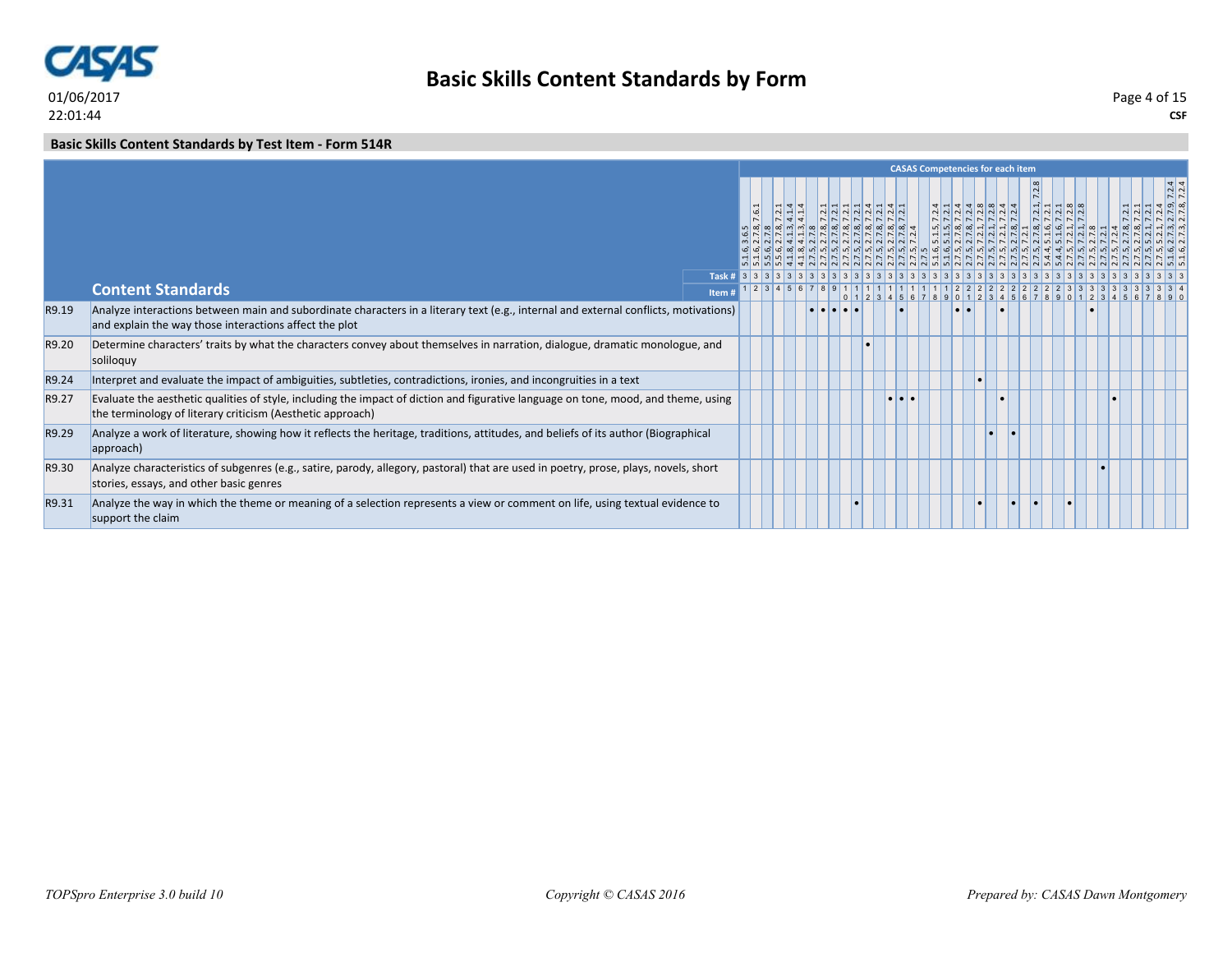

**Basic Skills Content Standards by Test Item - Form 525R**

|                |                                                                                                                                                               |                       |  |            |                                                                                                                                                                                               |           |         |           | <b>CASAS Competencies for each item</b>                                                                                                                                                                                                                                                                                                                                                                                                                                                                                                                                                                                                                                                                                                                               |       |                                                                                                                                                                                                                                                                                                                                                                       |  |                                                                      |                                                                    |                                                                                                                                                                                |
|----------------|---------------------------------------------------------------------------------------------------------------------------------------------------------------|-----------------------|--|------------|-----------------------------------------------------------------------------------------------------------------------------------------------------------------------------------------------|-----------|---------|-----------|-----------------------------------------------------------------------------------------------------------------------------------------------------------------------------------------------------------------------------------------------------------------------------------------------------------------------------------------------------------------------------------------------------------------------------------------------------------------------------------------------------------------------------------------------------------------------------------------------------------------------------------------------------------------------------------------------------------------------------------------------------------------------|-------|-----------------------------------------------------------------------------------------------------------------------------------------------------------------------------------------------------------------------------------------------------------------------------------------------------------------------------------------------------------------------|--|----------------------------------------------------------------------|--------------------------------------------------------------------|--------------------------------------------------------------------------------------------------------------------------------------------------------------------------------|
|                |                                                                                                                                                               |                       |  | $n \omega$ | $\overline{N}$<br> 4 4<br>55<br> 0 <br>$\frac{1}{4}$ m<br>$\frac{4}{6}$<br>$n \times 10$<br>$\frac{1}{2}$ $\frac{1}{2}$ $\frac{1}{2}$ $\frac{1}{2}$ $\frac{1}{2}$ $\frac{1}{2}$ $\frac{1}{2}$ |           |         |           | $\begin{array}{r} .2, 5, 3, 1, \\ 0, 5, 5, 9 \\ .7, 5, 5, 9 \\ .9, 1, 5, 7, 2, \\ .1, 5, 7, 2, \\ .2, 7, 2, 2, \\ .3, 7, 2, 2, \\ .4, 9, 7, 2, 2, \\ .5, 7, 2, 2, \\ .5, 7, 2, 2, \\ .5, 7, 2, 2, \\ .5, 7, 2, 2, \\ .5, 7, 2, 2, \\ .5, 7, 2, 2, \\ .5, 7, 2, 2, \\ .5, 7, 2, 2, \\ .$<br>$\frac{1}{2} \left  \frac{1}{2} \right  \left  \frac{1}{2} \right  \left  \frac{1}{2} \right  \left  \frac{1}{2} \right  \left  \frac{1}{2} \right  \left  \frac{1}{2} \right  \left  \frac{1}{2} \right  \left  \frac{1}{2} \right  \left  \frac{1}{2} \right  \left  \frac{1}{2} \right  \left  \frac{1}{2} \right  \left  \frac{1}{2} \right  \left  \frac{1}{2} \right  \left  \frac{1}{2} \right  \left  \frac{1}{2} \right  \left  \frac{1}{2} \right  \left  \frac$ | 5.5.9 | $\frac{2.2}{2.2}$<br>$\sim$ $\sim$<br>$\frac{1}{1}$ , $\frac{1}{1}$ , $\frac{1}{1}$ , $\frac{1}{1}$ , $\frac{1}{2}$ , $\frac{1}{2}$ , $\frac{1}{2}$ , $\frac{1}{2}$ , $\frac{1}{2}$ , $\frac{1}{2}$ , $\frac{1}{2}$ , $\frac{1}{2}$ , $\frac{1}{2}$ , $\frac{1}{2}$ , $\frac{1}{2}$ , $\frac{1}{2}$ , $\frac{1}{2}$ , $\frac{1}{2}$ , $\frac{1}{2}$ , $\frac{1}{2}$ , |  | q <br>$ n $ $\sim$ $ n $ $\sim$<br>$n \times n$<br>$m \mid n \mid 4$ | $\frac{3}{2} \cdot \frac{3}{2} \cdot \frac{4}{4}$<br>$\frac{1}{2}$ | $\frac{1}{2}$ $\frac{1}{2}$ $\frac{1}{2}$ $\frac{1}{2}$ $\frac{1}{2}$ $\frac{1}{2}$<br> q q q q q <br>$  \vec{w}   \vec{w}  $ $  \vec{w}   \vec{w}$<br>$ w  \approx  w  +  w $ |
|                | <b>Content Standards</b>                                                                                                                                      | Task # 2 2 2<br>Item# |  | 5 5        |                                                                                                                                                                                               |           |         |           |                                                                                                                                                                                                                                                                                                                                                                                                                                                                                                                                                                                                                                                                                                                                                                       |       |                                                                                                                                                                                                                                                                                                                                                                       |  |                                                                      |                                                                    |                                                                                                                                                                                |
| <b>R2</b>      | <b>Vocabulary</b>                                                                                                                                             |                       |  |            |                                                                                                                                                                                               |           |         |           |                                                                                                                                                                                                                                                                                                                                                                                                                                                                                                                                                                                                                                                                                                                                                                       |       |                                                                                                                                                                                                                                                                                                                                                                       |  |                                                                      |                                                                    |                                                                                                                                                                                |
| R2.12          | Interpret specialized vocabulary in context (e.g., consumer, work, field of interest)                                                                         |                       |  |            |                                                                                                                                                                                               |           |         |           |                                                                                                                                                                                                                                                                                                                                                                                                                                                                                                                                                                                                                                                                                                                                                                       |       |                                                                                                                                                                                                                                                                                                                                                                       |  |                                                                      |                                                                    |                                                                                                                                                                                |
| R <sub>3</sub> | <b>General reading comprehension</b>                                                                                                                          |                       |  |            |                                                                                                                                                                                               |           |         |           |                                                                                                                                                                                                                                                                                                                                                                                                                                                                                                                                                                                                                                                                                                                                                                       |       |                                                                                                                                                                                                                                                                                                                                                                       |  |                                                                      |                                                                    |                                                                                                                                                                                |
| R3.11          | Make connections between related information across different sections of a text                                                                              |                       |  |            |                                                                                                                                                                                               |           |         |           |                                                                                                                                                                                                                                                                                                                                                                                                                                                                                                                                                                                                                                                                                                                                                                       |       |                                                                                                                                                                                                                                                                                                                                                                       |  |                                                                      |                                                                    |                                                                                                                                                                                |
| R3.14          | Interpret signal words as clues to the organization and content of a text (e.g., first then; however; it's important that)                                    |                       |  |            |                                                                                                                                                                                               |           |         |           |                                                                                                                                                                                                                                                                                                                                                                                                                                                                                                                                                                                                                                                                                                                                                                       |       |                                                                                                                                                                                                                                                                                                                                                                       |  |                                                                      |                                                                    |                                                                                                                                                                                |
| R3.5           | Read and understand complex texts (e.g., newspaper and magazine articles, technical materials, literature)                                                    |                       |  |            |                                                                                                                                                                                               |           | ه امام، |           |                                                                                                                                                                                                                                                                                                                                                                                                                                                                                                                                                                                                                                                                                                                                                                       |       |                                                                                                                                                                                                                                                                                                                                                                       |  |                                                                      |                                                                    |                                                                                                                                                                                |
| R3.9           | Interpret complex sentence structure and grammar (e.g., relative clauses, perfect tenses)                                                                     |                       |  |            |                                                                                                                                                                                               |           |         |           |                                                                                                                                                                                                                                                                                                                                                                                                                                                                                                                                                                                                                                                                                                                                                                       |       |                                                                                                                                                                                                                                                                                                                                                                       |  |                                                                      |                                                                    |                                                                                                                                                                                |
| <b>R4</b>      | <b>Text in format</b>                                                                                                                                         |                       |  |            |                                                                                                                                                                                               |           |         |           |                                                                                                                                                                                                                                                                                                                                                                                                                                                                                                                                                                                                                                                                                                                                                                       |       |                                                                                                                                                                                                                                                                                                                                                                       |  |                                                                      |                                                                    |                                                                                                                                                                                |
| R4.9           | Interpret maps, diagrams, and graphs                                                                                                                          |                       |  |            |                                                                                                                                                                                               |           |         |           |                                                                                                                                                                                                                                                                                                                                                                                                                                                                                                                                                                                                                                                                                                                                                                       |       |                                                                                                                                                                                                                                                                                                                                                                       |  |                                                                      |                                                                    |                                                                                                                                                                                |
| <b>R6</b>      | <b>Reading strategies</b>                                                                                                                                     |                       |  |            |                                                                                                                                                                                               |           |         |           |                                                                                                                                                                                                                                                                                                                                                                                                                                                                                                                                                                                                                                                                                                                                                                       |       |                                                                                                                                                                                                                                                                                                                                                                       |  |                                                                      |                                                                    |                                                                                                                                                                                |
| R6.3           | Scan complex or extended text (e.g., web pages, documents, narratives) to find specific information                                                           |                       |  |            |                                                                                                                                                                                               |           |         |           |                                                                                                                                                                                                                                                                                                                                                                                                                                                                                                                                                                                                                                                                                                                                                                       |       |                                                                                                                                                                                                                                                                                                                                                                       |  |                                                                      |                                                                    |                                                                                                                                                                                |
| R6.5           | Skim complex text for general meaning or to determine subject matter or organization                                                                          |                       |  |            |                                                                                                                                                                                               | $\bullet$ |         |           | ı.                                                                                                                                                                                                                                                                                                                                                                                                                                                                                                                                                                                                                                                                                                                                                                    |       |                                                                                                                                                                                                                                                                                                                                                                       |  |                                                                      |                                                                    |                                                                                                                                                                                |
| R6.6           | Use appropriate reading strategy (e.g., skimming, scanning, predicting, inferring) to understand content of unfamiliar material or<br>specialized information |                       |  |            |                                                                                                                                                                                               |           |         |           |                                                                                                                                                                                                                                                                                                                                                                                                                                                                                                                                                                                                                                                                                                                                                                       |       |                                                                                                                                                                                                                                                                                                                                                                       |  |                                                                      |                                                                    |                                                                                                                                                                                |
| <b>R7</b>      | <b>Reading and thinking skills</b>                                                                                                                            |                       |  |            |                                                                                                                                                                                               |           |         |           |                                                                                                                                                                                                                                                                                                                                                                                                                                                                                                                                                                                                                                                                                                                                                                       |       |                                                                                                                                                                                                                                                                                                                                                                       |  |                                                                      |                                                                    |                                                                                                                                                                                |
| R7.6           | Paraphrase information                                                                                                                                        |                       |  |            |                                                                                                                                                                                               |           | ا • ا   | $\bullet$ |                                                                                                                                                                                                                                                                                                                                                                                                                                                                                                                                                                                                                                                                                                                                                                       |       |                                                                                                                                                                                                                                                                                                                                                                       |  |                                                                      |                                                                    |                                                                                                                                                                                |
| R7.9           | Make inferences and draw conclusions from complex text                                                                                                        |                       |  |            |                                                                                                                                                                                               |           |         |           |                                                                                                                                                                                                                                                                                                                                                                                                                                                                                                                                                                                                                                                                                                                                                                       |       |                                                                                                                                                                                                                                                                                                                                                                       |  |                                                                      |                                                                    |                                                                                                                                                                                |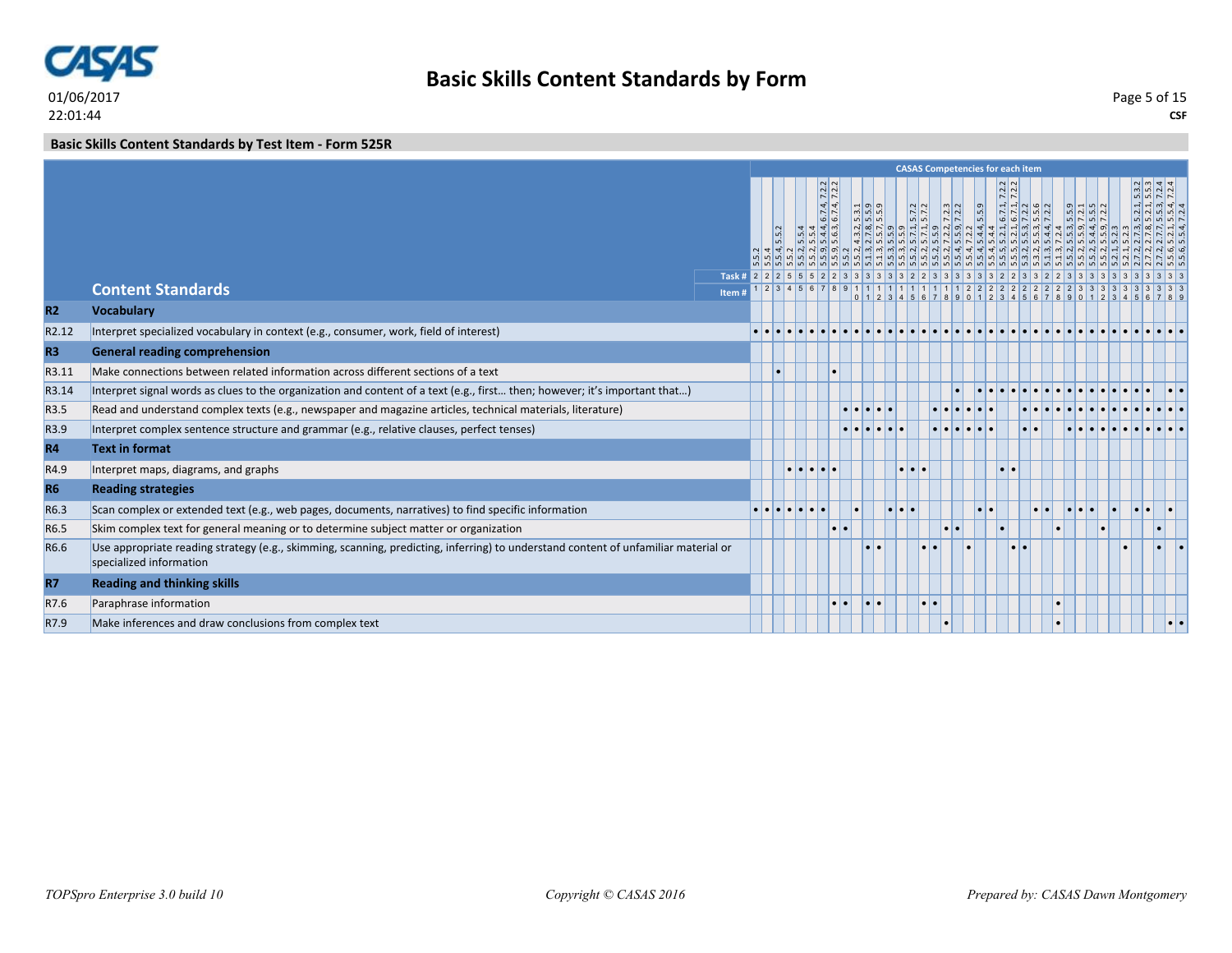

**Basic Skills Content Standards by Test Item - Form 526R**

|                |                                                                                                                                                               |       |     |                                                                                                 |                              |       |                                               |                      | <b>CASAS Competencies for each item</b> |                                                               |                  |       |  |       |                                                                                                                                                                                                                                                                           |                                                |                                                                               |
|----------------|---------------------------------------------------------------------------------------------------------------------------------------------------------------|-------|-----|-------------------------------------------------------------------------------------------------|------------------------------|-------|-----------------------------------------------|----------------------|-----------------------------------------|---------------------------------------------------------------|------------------|-------|--|-------|---------------------------------------------------------------------------------------------------------------------------------------------------------------------------------------------------------------------------------------------------------------------------|------------------------------------------------|-------------------------------------------------------------------------------|
|                |                                                                                                                                                               |       | 5.9 | $\frac{6.7.4, 7.2.2}{6.7.4, 7.2.2}$<br>$\vec{a}$ $\vec{m}$ $\vec{a}$ $\vec{a}$<br>$\frac{1}{2}$ | $\lfloor m \rfloor$<br>2.7.8 | 5.3.2 |                                               | $\vert$ <sup>2</sup> |                                         | $\frac{21}{21} \times \frac{4}{4} \times \frac{4}{4}$<br>5555 |                  | 5.5.9 |  | 5.5.9 | $\frac{5.1.7}{5.5.7}$<br>$\frac{7.2.4}{7.2.6}$<br>ியி<br>ַקְ הַיְחָקְהָ הַיְבָרָה הַמְקָרָה הַיְהַיִּהַ הַיְהַיְהַ הַיְהַיְהַ הַיְהַיְהַ הַיְהַיִּה הַיְהַיִּה הַיְהַיִ<br>הַיְהַיְהַ הַיְהַיְהַ הַיְהַיִּה הַיְהַיִּה הַיְהַיְהַ הַיְהַיְהַ הַיְהַיִּה הַיְהַיִּה הַיְהַ | $\frac{7.2.2}{7.2.4}$<br>$4 \times 0 \times 0$ | $\frac{16}{14} \frac{6}{14} \frac{1}{24}$<br>n n N L<br>$ 4 4 $ $\infty$ $ 0$ |
|                | <b>Content Standards</b>                                                                                                                                      |       |     |                                                                                                 |                              |       |                                               |                      |                                         |                                                               |                  |       |  |       |                                                                                                                                                                                                                                                                           |                                                |                                                                               |
|                |                                                                                                                                                               | Item# |     |                                                                                                 |                              |       | $0 \mid 1 \mid 2 \mid 3 \mid 4 \mid 5 \mid 6$ |                      |                                         | 90112                                                         |                  |       |  |       |                                                                                                                                                                                                                                                                           |                                                |                                                                               |
| <b>R2</b>      | <b>Vocabulary</b>                                                                                                                                             |       |     |                                                                                                 |                              |       |                                               |                      |                                         |                                                               |                  |       |  |       |                                                                                                                                                                                                                                                                           |                                                |                                                                               |
| R2.12          | Interpret specialized vocabulary in context (e.g., consumer, work, field of interest)                                                                         |       |     |                                                                                                 |                              |       |                                               |                      |                                         |                                                               |                  |       |  |       |                                                                                                                                                                                                                                                                           |                                                |                                                                               |
| R <sub>3</sub> | <b>General reading comprehension</b>                                                                                                                          |       |     |                                                                                                 |                              |       |                                               |                      |                                         |                                                               |                  |       |  |       |                                                                                                                                                                                                                                                                           |                                                |                                                                               |
| R3.11          | Make connections between related information across different sections of a text                                                                              |       |     |                                                                                                 |                              |       |                                               |                      |                                         |                                                               |                  |       |  |       |                                                                                                                                                                                                                                                                           |                                                |                                                                               |
| R3.14          | Interpret signal words as clues to the organization and content of a text (e.g., first then; however; it's important that)                                    |       |     |                                                                                                 |                              |       | $\bullet$                                     |                      |                                         |                                                               |                  |       |  |       |                                                                                                                                                                                                                                                                           |                                                |                                                                               |
| R3.5           | Read and understand complex texts (e.g., newspaper and magazine articles, technical materials, literature)                                                    |       |     |                                                                                                 |                              |       |                                               |                      |                                         |                                                               |                  |       |  |       |                                                                                                                                                                                                                                                                           |                                                |                                                                               |
| R3.9           | Interpret complex sentence structure and grammar (e.g., relative clauses, perfect tenses)                                                                     |       |     |                                                                                                 |                              |       |                                               |                      |                                         |                                                               |                  |       |  |       |                                                                                                                                                                                                                                                                           |                                                |                                                                               |
| <b>R4</b>      | <b>Text in format</b>                                                                                                                                         |       |     |                                                                                                 |                              |       |                                               |                      |                                         |                                                               |                  |       |  |       |                                                                                                                                                                                                                                                                           |                                                |                                                                               |
| R4.9           | Interpret maps, diagrams, and graphs                                                                                                                          |       |     |                                                                                                 |                              |       |                                               |                      | $  \bullet  $                           |                                                               |                  |       |  |       |                                                                                                                                                                                                                                                                           |                                                |                                                                               |
| <b>R6</b>      | <b>Reading strategies</b>                                                                                                                                     |       |     |                                                                                                 |                              |       |                                               |                      |                                         |                                                               |                  |       |  |       |                                                                                                                                                                                                                                                                           |                                                |                                                                               |
| R6.3           | Scan complex or extended text (e.g., web pages, documents, narratives) to find specific information                                                           |       |     |                                                                                                 |                              |       |                                               |                      |                                         |                                                               |                  |       |  |       |                                                                                                                                                                                                                                                                           |                                                |                                                                               |
| R6.5           | Skim complex text for general meaning or to determine subject matter or organization                                                                          |       |     |                                                                                                 |                              |       | $\bullet$                                     |                      |                                         |                                                               |                  |       |  |       |                                                                                                                                                                                                                                                                           |                                                | $\cdot \cdot \cdot$                                                           |
| R6.6           | Use appropriate reading strategy (e.g., skimming, scanning, predicting, inferring) to understand content of unfamiliar material or<br>specialized information |       |     |                                                                                                 |                              |       |                                               |                      |                                         |                                                               |                  |       |  |       |                                                                                                                                                                                                                                                                           |                                                |                                                                               |
| <b>R7</b>      | <b>Reading and thinking skills</b>                                                                                                                            |       |     |                                                                                                 |                              |       |                                               |                      |                                         |                                                               |                  |       |  |       |                                                                                                                                                                                                                                                                           |                                                |                                                                               |
| R7.6           | Paraphrase information                                                                                                                                        |       |     |                                                                                                 | $\bullet$                    |       |                                               |                      |                                         |                                                               |                  |       |  |       |                                                                                                                                                                                                                                                                           |                                                | $  \cdot   \cdot  $                                                           |
| R7.9           | Make inferences and draw conclusions from complex text                                                                                                        |       |     |                                                                                                 |                              |       |                                               |                      |                                         |                                                               | $\bullet\bullet$ |       |  |       |                                                                                                                                                                                                                                                                           |                                                |                                                                               |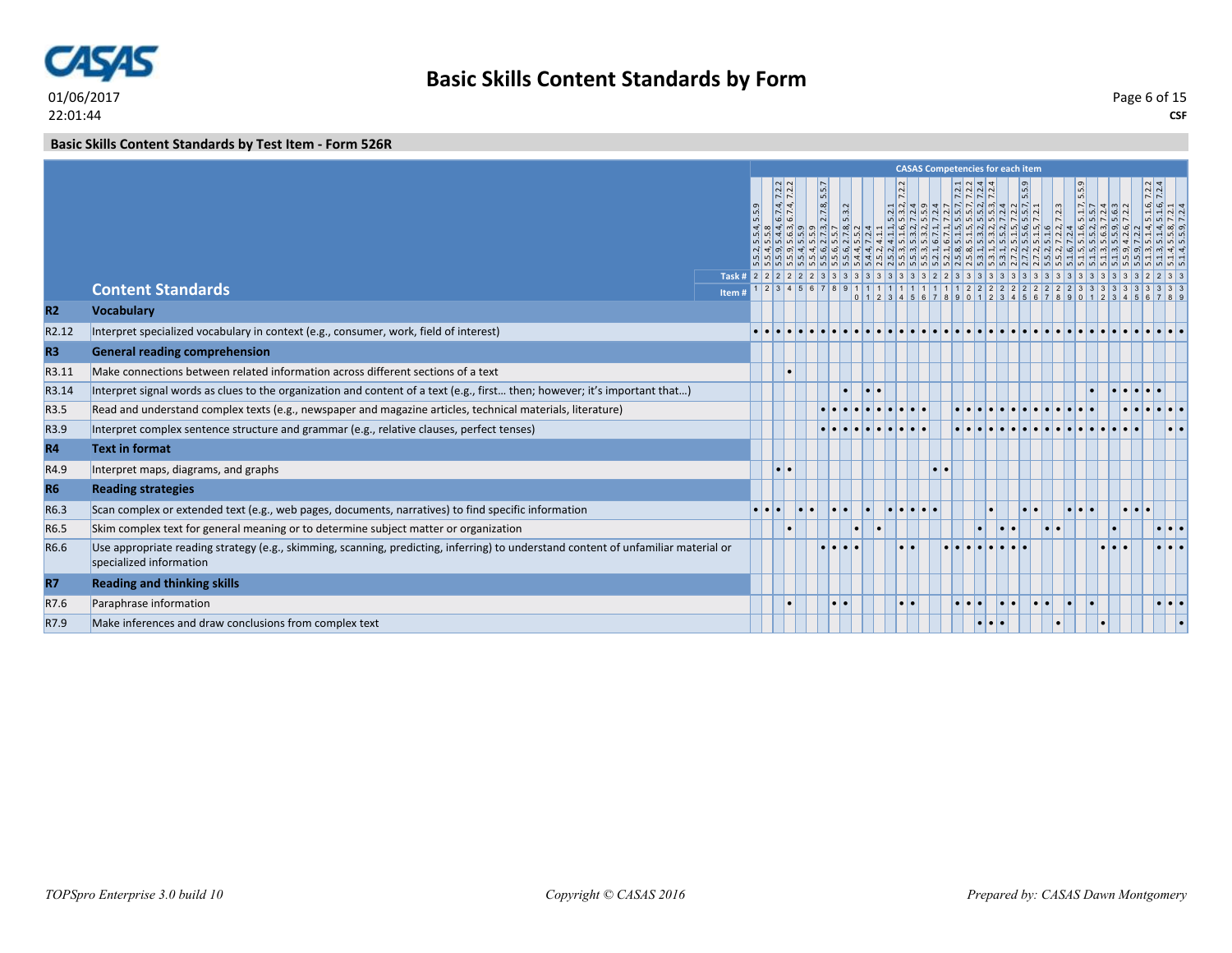

# **Basic Skills Content Standards by Form**

**CSF** Page 7 of 15

### **Basic Skills Content Standards by Test Item - Form 527R**

|                |                                                                                                                                                               |       |  |  |  |  | <b>CASAS Competencies for each item</b> |  |  |  |  |  |
|----------------|---------------------------------------------------------------------------------------------------------------------------------------------------------------|-------|--|--|--|--|-----------------------------------------|--|--|--|--|--|
|                |                                                                                                                                                               |       |  |  |  |  |                                         |  |  |  |  |  |
|                |                                                                                                                                                               |       |  |  |  |  |                                         |  |  |  |  |  |
|                |                                                                                                                                                               |       |  |  |  |  |                                         |  |  |  |  |  |
|                |                                                                                                                                                               |       |  |  |  |  |                                         |  |  |  |  |  |
|                |                                                                                                                                                               |       |  |  |  |  |                                         |  |  |  |  |  |
|                | <b>Content Standards</b>                                                                                                                                      |       |  |  |  |  |                                         |  |  |  |  |  |
| <b>R2</b>      | <b>Vocabulary</b>                                                                                                                                             | Item# |  |  |  |  |                                         |  |  |  |  |  |
|                |                                                                                                                                                               |       |  |  |  |  |                                         |  |  |  |  |  |
| R2.12          | Interpret specialized vocabulary in context (e.g., consumer, work, field of interest)                                                                         |       |  |  |  |  |                                         |  |  |  |  |  |
| R <sub>3</sub> | <b>General reading comprehension</b>                                                                                                                          |       |  |  |  |  |                                         |  |  |  |  |  |
| R3.11          | Make connections between related information across different sections of a text                                                                              |       |  |  |  |  |                                         |  |  |  |  |  |
| R3.14          | Interpret signal words as clues to the organization and content of a text (e.g., first then; however; it's important that)                                    |       |  |  |  |  |                                         |  |  |  |  |  |
| R3.16          | Interpret figurative meanings of words from context (e.g., flooded with calls)                                                                                |       |  |  |  |  |                                         |  |  |  |  |  |
| R3.18          | Interpret analogies in familiar contexts                                                                                                                      |       |  |  |  |  |                                         |  |  |  |  |  |
| R3.19          | Interpret meaning of metaphors and similes in context                                                                                                         |       |  |  |  |  |                                         |  |  |  |  |  |
| R3.5           | Read and understand complex texts (e.g., newspaper and magazine articles, technical materials, literature)                                                    |       |  |  |  |  |                                         |  |  |  |  |  |
| R3.9           | Interpret complex sentence structure and grammar (e.g., relative clauses, perfect tenses)                                                                     |       |  |  |  |  |                                         |  |  |  |  |  |
| R4             | <b>Text in format</b>                                                                                                                                         |       |  |  |  |  |                                         |  |  |  |  |  |
| R4.9           | Interpret maps, diagrams, and graphs                                                                                                                          |       |  |  |  |  |                                         |  |  |  |  |  |
| <b>R6</b>      | <b>Reading strategies</b>                                                                                                                                     |       |  |  |  |  |                                         |  |  |  |  |  |
| R6.3           | Scan complex or extended text (e.g., web pages, documents, narratives) to find specific information                                                           |       |  |  |  |  |                                         |  |  |  |  |  |
| R6.5           | Skim complex text for general meaning or to determine subject matter or organization                                                                          |       |  |  |  |  |                                         |  |  |  |  |  |
| R6.6           | Use appropriate reading strategy (e.g., skimming, scanning, predicting, inferring) to understand content of unfamiliar material or<br>specialized information |       |  |  |  |  |                                         |  |  |  |  |  |
| <b>R7</b>      | <b>Reading and thinking skills</b>                                                                                                                            |       |  |  |  |  |                                         |  |  |  |  |  |
| R7.11          | Identify the writer, audience, and purpose of a text                                                                                                          |       |  |  |  |  |                                         |  |  |  |  |  |
| R7.2           | Identify the main idea of a multi-paragraph text                                                                                                              |       |  |  |  |  |                                         |  |  |  |  |  |
| R7.3           | Identify supporting points or details for a statement, position or argument on a familiar topic                                                               |       |  |  |  |  |                                         |  |  |  |  |  |
| R7.5           | Determine the sequence of events in a complex narrative                                                                                                       |       |  |  |  |  |                                         |  |  |  |  |  |
| R7.6           | Paraphrase information                                                                                                                                        |       |  |  |  |  |                                         |  |  |  |  |  |
| R7.9           | Make inferences and draw conclusions from complex text                                                                                                        |       |  |  |  |  |                                         |  |  |  |  |  |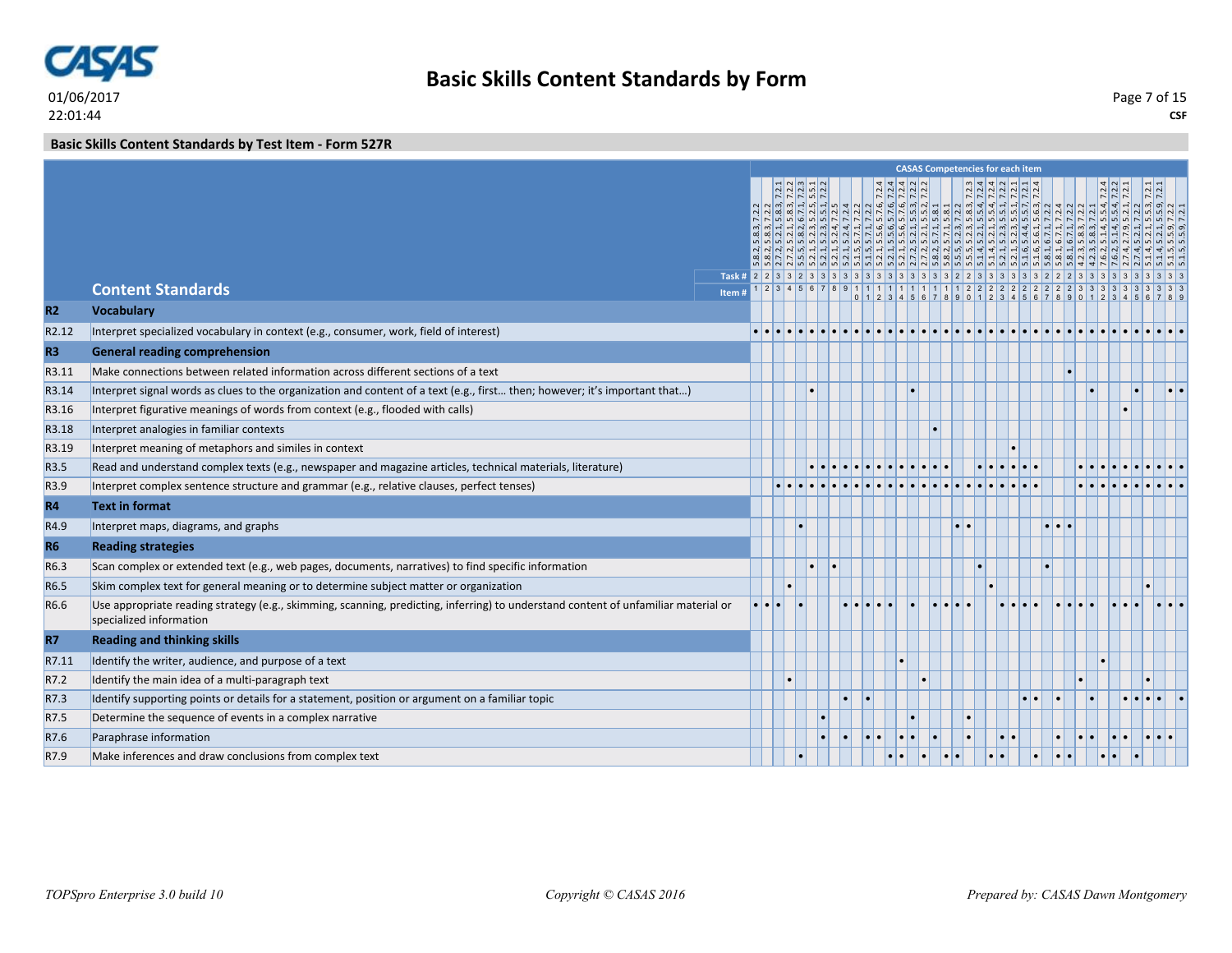

**Basic Skills Content Standards by Test Item - Form 528R**

|                   |                                                                                                                                                               |        |     |  |  |                       |    |    | <b>CASAS Competencies for each item</b>                                 |  |  |  |                                                                                                       |  |
|-------------------|---------------------------------------------------------------------------------------------------------------------------------------------------------------|--------|-----|--|--|-----------------------|----|----|-------------------------------------------------------------------------|--|--|--|-------------------------------------------------------------------------------------------------------|--|
|                   | <b>Content Standards</b>                                                                                                                                      | Item # |     |  |  | 5.9<br>$\overline{m}$ |    |    | $\frac{7.2}{7.21}$<br>$0$ 1 2 3 4 5 6 7 8 9 0 1 2 3 4 5 6 7 8 9 0 1 2 3 |  |  |  | $\frac{ S }{ S } \frac{S}{ S } \frac{S}{ S } \frac{S}{ S } \frac{S}{ S } \frac{S}{ S } \frac{S}{ S }$ |  |
| R2                | <b>Vocabulary</b>                                                                                                                                             |        |     |  |  |                       |    |    |                                                                         |  |  |  |                                                                                                       |  |
| R <sub>2.12</sub> | Interpret specialized vocabulary in context (e.g., consumer, work, field of interest)                                                                         |        |     |  |  |                       |    |    |                                                                         |  |  |  |                                                                                                       |  |
| <b>R3</b>         | <b>General reading comprehension</b>                                                                                                                          |        |     |  |  |                       |    |    |                                                                         |  |  |  |                                                                                                       |  |
| R3.1              | Interpret common punctuation and sentence-writing conventions (e.g., capitalized first word)                                                                  |        |     |  |  |                       |    |    |                                                                         |  |  |  |                                                                                                       |  |
| R3.11             | Make connections between related information across different sections of a text                                                                              |        |     |  |  |                       |    |    |                                                                         |  |  |  |                                                                                                       |  |
| R3.16             | Interpret figurative meanings of words from context (e.g., flooded with calls)                                                                                |        |     |  |  |                       |    |    |                                                                         |  |  |  |                                                                                                       |  |
| R3.5              | Read and understand complex texts (e.g., newspaper and magazine articles, technical materials, literature)                                                    |        |     |  |  |                       |    |    |                                                                         |  |  |  |                                                                                                       |  |
| R3.9              | Interpret complex sentence structure and grammar (e.g., relative clauses, perfect tenses)                                                                     |        |     |  |  |                       |    |    |                                                                         |  |  |  |                                                                                                       |  |
| <b>R4</b>         | <b>Text in format</b>                                                                                                                                         |        |     |  |  |                       |    |    |                                                                         |  |  |  |                                                                                                       |  |
| R4.9              | Interpret maps, diagrams, and graphs                                                                                                                          |        |     |  |  |                       |    |    |                                                                         |  |  |  |                                                                                                       |  |
| <b>R6</b>         | <b>Reading strategies</b>                                                                                                                                     |        |     |  |  |                       |    |    |                                                                         |  |  |  |                                                                                                       |  |
| R6.3              | Scan complex or extended text (e.g., web pages, documents, narratives) to find specific information                                                           |        |     |  |  |                       |    |    |                                                                         |  |  |  |                                                                                                       |  |
| R6.5              | Skim complex text for general meaning or to determine subject matter or organization                                                                          |        |     |  |  |                       |    |    |                                                                         |  |  |  |                                                                                                       |  |
| R6.6              | Use appropriate reading strategy (e.g., skimming, scanning, predicting, inferring) to understand content of unfamiliar material or<br>specialized information |        | ۰۱. |  |  |                       |    |    |                                                                         |  |  |  |                                                                                                       |  |
| <b>R7</b>         | <b>Reading and thinking skills</b>                                                                                                                            |        |     |  |  |                       |    |    |                                                                         |  |  |  |                                                                                                       |  |
| R7.2              | Identify the main idea of a multi-paragraph text                                                                                                              |        |     |  |  |                       |    |    |                                                                         |  |  |  |                                                                                                       |  |
| R7.3              | Identify supporting points or details for a statement, position or argument on a familiar topic                                                               |        |     |  |  |                       |    |    |                                                                         |  |  |  |                                                                                                       |  |
| R7.5              | Determine the sequence of events in a complex narrative                                                                                                       |        |     |  |  |                       |    |    |                                                                         |  |  |  |                                                                                                       |  |
| R7.6              | Paraphrase information                                                                                                                                        |        |     |  |  |                       |    |    |                                                                         |  |  |  |                                                                                                       |  |
| R7.7              | Summarize a text                                                                                                                                              |        |     |  |  |                       |    |    |                                                                         |  |  |  |                                                                                                       |  |
| R7.9              | Make inferences and draw conclusions from complex text                                                                                                        |        |     |  |  | $\bullet$             | l. | I۰ |                                                                         |  |  |  | $\bullet$                                                                                             |  |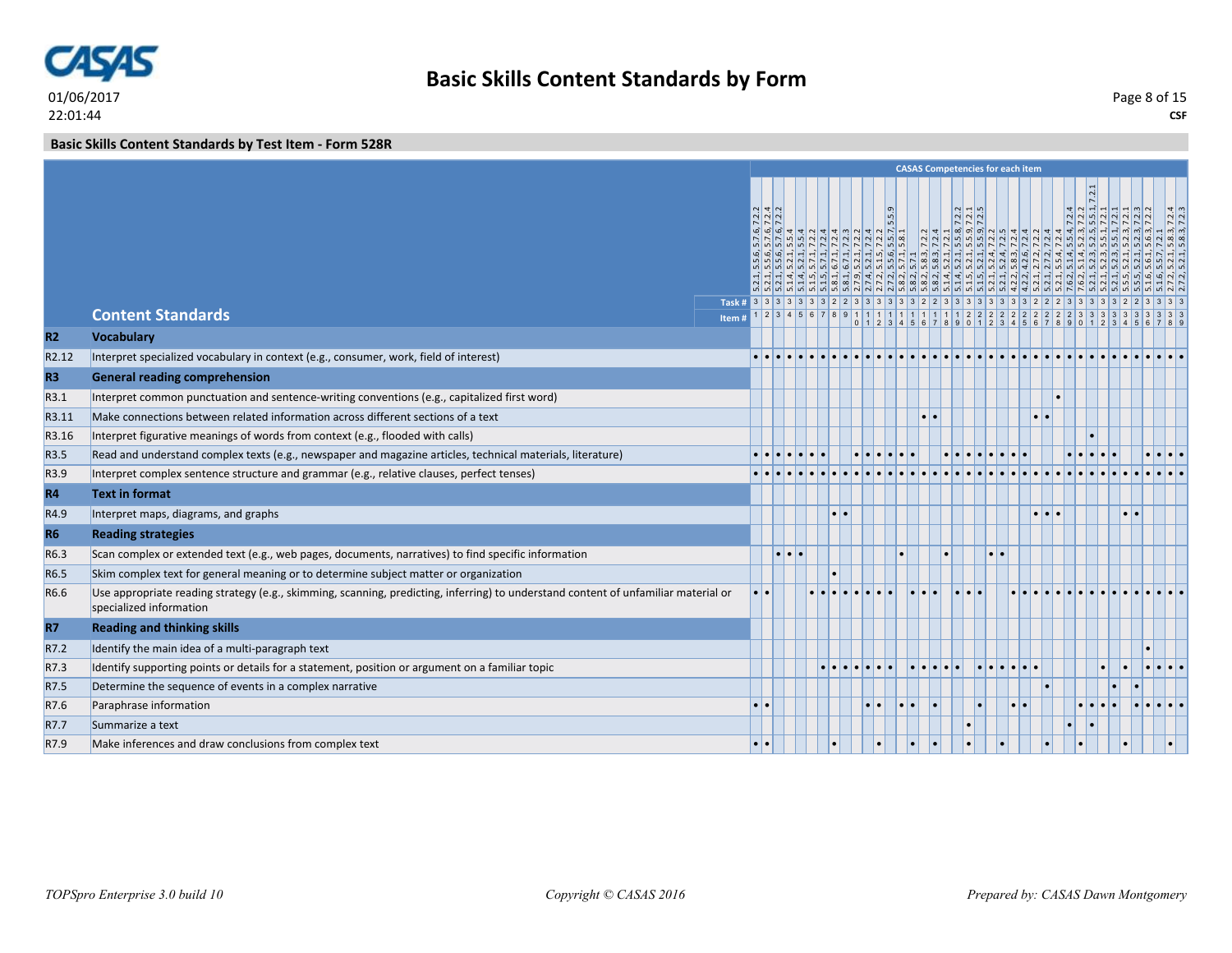

# **Basic Skills Content Standards by Form**

**CSF** Page 9 of 15

### **Basic Skills Content Standards by Test Item - Form 529R**

|                   |                                                                                                                                                               |       |                  |           |                |                                                                       |  |                                                                                                                                      |  | <b>CASAS Competencies for each item</b>                                                                                                                                                                                                                                                  |  |       |  |  |         |  |
|-------------------|---------------------------------------------------------------------------------------------------------------------------------------------------------------|-------|------------------|-----------|----------------|-----------------------------------------------------------------------|--|--------------------------------------------------------------------------------------------------------------------------------------|--|------------------------------------------------------------------------------------------------------------------------------------------------------------------------------------------------------------------------------------------------------------------------------------------|--|-------|--|--|---------|--|
|                   |                                                                                                                                                               |       |                  |           | 5555<br> v v 4 | $\frac{1}{2}$ $\frac{1}{2}$ $\frac{1}{2}$ $\frac{1}{2}$ $\frac{1}{2}$ |  | $\begin{array}{l} \n 1.74, 7.21 \\  2.4 \\  1.3, 7.21 \\  1.4, 3, 7.21 \\  1.5, 2, 7.24 \\  1.6, 2, 7.4, 6 \\  1.2, 1\n \end{array}$ |  | $\sim$ 0 $\sim$ 0 $\sim$ 0 $\sim$ 0 $\sim$ 0 $\sim$ 0 $\sim$ 0 $\sim$ 0 $\sim$ 0 $\sim$ 0 $\sim$ 0 $\sim$ 0 $\sim$ 0 $\sim$ 0 $\sim$ 0 $\sim$ 0 $\sim$ 0 $\sim$<br><u>الله عليه المراقب المراقب المراقب المراقب المراقب المراقب المراقب المراقب المراقب المراقب المراقب المراقب المر</u> |  |       |  |  |         |  |
|                   |                                                                                                                                                               |       |                  |           |                |                                                                       |  |                                                                                                                                      |  |                                                                                                                                                                                                                                                                                          |  |       |  |  |         |  |
|                   | <b>Content Standards</b>                                                                                                                                      | Item# |                  |           |                |                                                                       |  |                                                                                                                                      |  |                                                                                                                                                                                                                                                                                          |  |       |  |  |         |  |
| R2                | <b>Vocabulary</b>                                                                                                                                             |       |                  |           |                |                                                                       |  |                                                                                                                                      |  |                                                                                                                                                                                                                                                                                          |  |       |  |  |         |  |
| R <sub>2.12</sub> | Interpret specialized vocabulary in context (e.g., consumer, work, field of interest)                                                                         |       |                  |           |                |                                                                       |  |                                                                                                                                      |  |                                                                                                                                                                                                                                                                                          |  |       |  |  |         |  |
| R <sub>3</sub>    | <b>General reading comprehension</b>                                                                                                                          |       |                  |           |                |                                                                       |  |                                                                                                                                      |  |                                                                                                                                                                                                                                                                                          |  |       |  |  |         |  |
| R3.11             | Make connections between related information across different sections of a text                                                                              |       |                  |           |                | $\bullet\bullet$                                                      |  |                                                                                                                                      |  |                                                                                                                                                                                                                                                                                          |  |       |  |  |         |  |
| R3.14             | Interpret signal words as clues to the organization and content of a text (e.g., first then; however; it's important that)                                    |       |                  |           |                | $\cdot$ $\cdot$                                                       |  |                                                                                                                                      |  |                                                                                                                                                                                                                                                                                          |  | lo la |  |  |         |  |
| R3.5              | Read and understand complex texts (e.g., newspaper and magazine articles, technical materials, literature)                                                    |       |                  | $\bullet$ |                |                                                                       |  |                                                                                                                                      |  |                                                                                                                                                                                                                                                                                          |  |       |  |  |         |  |
| <b>R4</b>         | <b>Text in format</b>                                                                                                                                         |       |                  |           |                |                                                                       |  |                                                                                                                                      |  |                                                                                                                                                                                                                                                                                          |  |       |  |  |         |  |
| R4.9              | Interpret maps, diagrams, and graphs                                                                                                                          |       |                  |           |                | l.                                                                    |  |                                                                                                                                      |  |                                                                                                                                                                                                                                                                                          |  |       |  |  |         |  |
| <b>R6</b>         | <b>Reading strategies</b>                                                                                                                                     |       |                  |           |                |                                                                       |  |                                                                                                                                      |  |                                                                                                                                                                                                                                                                                          |  |       |  |  |         |  |
| R6.3              | Scan complex or extended text (e.g., web pages, documents, narratives) to find specific information                                                           |       | $\bullet\bullet$ |           |                |                                                                       |  |                                                                                                                                      |  |                                                                                                                                                                                                                                                                                          |  |       |  |  |         |  |
| R6.5              | Skim complex text for general meaning or to determine subject matter or organization                                                                          |       |                  |           |                |                                                                       |  |                                                                                                                                      |  |                                                                                                                                                                                                                                                                                          |  |       |  |  |         |  |
| R6.6              | Use appropriate reading strategy (e.g., skimming, scanning, predicting, inferring) to understand content of unfamiliar material or<br>specialized information |       |                  |           |                |                                                                       |  |                                                                                                                                      |  |                                                                                                                                                                                                                                                                                          |  |       |  |  |         |  |
| R7                | <b>Reading and thinking skills</b>                                                                                                                            |       |                  |           |                |                                                                       |  |                                                                                                                                      |  |                                                                                                                                                                                                                                                                                          |  |       |  |  |         |  |
| R7.13             | Compare related information from various sources (e.g., consumer ads)                                                                                         |       |                  |           |                |                                                                       |  |                                                                                                                                      |  |                                                                                                                                                                                                                                                                                          |  |       |  |  |         |  |
| R7.3              | Identify supporting points or details for a statement, position or argument on a familiar topic                                                               |       |                  |           |                |                                                                       |  |                                                                                                                                      |  |                                                                                                                                                                                                                                                                                          |  |       |  |  |         |  |
| R7.5              | Determine the sequence of events in a complex narrative                                                                                                       |       |                  |           |                |                                                                       |  |                                                                                                                                      |  |                                                                                                                                                                                                                                                                                          |  |       |  |  |         |  |
| R7.6              | Paraphrase information                                                                                                                                        |       |                  |           |                |                                                                       |  |                                                                                                                                      |  |                                                                                                                                                                                                                                                                                          |  |       |  |  |         |  |
| R7.7              | Summarize a text                                                                                                                                              |       |                  |           |                |                                                                       |  |                                                                                                                                      |  |                                                                                                                                                                                                                                                                                          |  |       |  |  |         |  |
| R7.9              | Make inferences and draw conclusions from complex text                                                                                                        |       |                  |           |                |                                                                       |  |                                                                                                                                      |  |                                                                                                                                                                                                                                                                                          |  |       |  |  | <b></b> |  |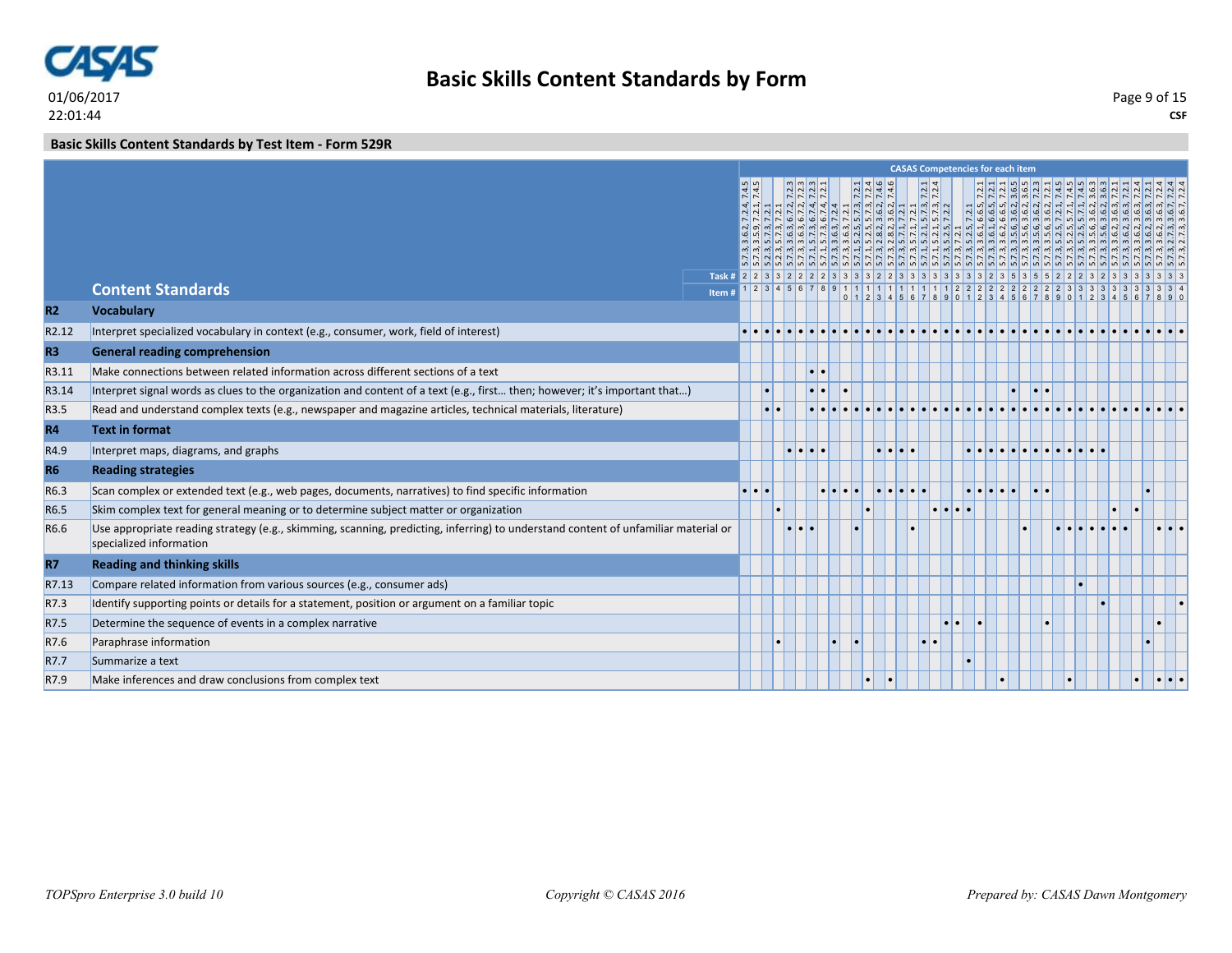

# **Basic Skills Content Standards by Form**

### **Basic Skills Content Standards by Test Item - Form 530R**

|                   |                                                                                                                                                               |       |                  |           |                                                                                                                                                                                                                                                                                                                                                                                                                                                                       |                       |                         |  |                                                                                                 | <b>CASAS Competencies for each item</b>                                                                                                                                                                                                                                                                                                                                                                                                                      |                  |                  |  |                                                                                                                                                                                                                                                                                                                                                                                                                                                                     |                                                                                                                                                                                                                                |  |
|-------------------|---------------------------------------------------------------------------------------------------------------------------------------------------------------|-------|------------------|-----------|-----------------------------------------------------------------------------------------------------------------------------------------------------------------------------------------------------------------------------------------------------------------------------------------------------------------------------------------------------------------------------------------------------------------------------------------------------------------------|-----------------------|-------------------------|--|-------------------------------------------------------------------------------------------------|--------------------------------------------------------------------------------------------------------------------------------------------------------------------------------------------------------------------------------------------------------------------------------------------------------------------------------------------------------------------------------------------------------------------------------------------------------------|------------------|------------------|--|---------------------------------------------------------------------------------------------------------------------------------------------------------------------------------------------------------------------------------------------------------------------------------------------------------------------------------------------------------------------------------------------------------------------------------------------------------------------|--------------------------------------------------------------------------------------------------------------------------------------------------------------------------------------------------------------------------------|--|
|                   | <b>Content Standards</b>                                                                                                                                      |       |                  | m q q q w | $\frac{a}{a} \frac{a}{a} \frac{d}{r} \frac{d}{r} \frac{d}{r} \frac{d}{r} \frac{d}{r} \frac{d}{r} \frac{d}{r} \frac{d}{r} \frac{d}{r} \frac{d}{r} \frac{d}{r} \frac{d}{r} \frac{d}{r} \frac{d}{r} \frac{d}{r} \frac{d}{r} \frac{d}{r} \frac{d}{r} \frac{d}{r} \frac{d}{r}$<br><u>   ज़े ज़े ज़े बे बे ज़े ज़े ज़े ज़े ज़े ज़े ज़े बे बे  </u><br>ا ما صلى الله عليه الله عليه الله عليه الله عليه الله عليه الله عليه الله عليه الله عليه الله عليه ا<br>$\frac{1}{2}$ |                       | 4400                    |  | $ \omega $ $\omega$ $ \Delta $<br>$\frac{1}{2} \frac{1}{2} \frac{1}{2} \frac{1}{2} \frac{1}{2}$ | $\frac{7.2.1}{7.2.4}$<br>$\frac{1}{2} \left  \left  \frac{1}{2} \right  \left  \left  \frac{1}{2} \right  \left  \left  \frac{1}{2} \right  \right  \left  \left  \frac{1}{2} \right  \left  \left  \left  \frac{1}{2} \right  \right  \left  \left  \left  \left  \frac{1}{2} \right  \right  \left  \left  \left  \left  \left  \left  \left  \left  \left  \left  \left  \right  \right  \right  \right  \right  \right  \right  \right  \right  \right $ | $R \circ \sigma$ | $m \omega$ m $m$ |  | $\frac{1}{2} \left  \frac{1}{2} \right  \frac{1}{2} \left  \frac{1}{2} \right  \frac{1}{2} \left  \frac{1}{2} \right  \left  \frac{1}{2} \right  \left  \frac{1}{2} \right  \left  \frac{1}{2} \right  \left  \frac{1}{2} \right  \left  \frac{1}{2} \right  \left  \frac{1}{2} \right  \left  \frac{1}{2} \right  \left  \frac{1}{2} \right  \left  \frac{1}{2} \right  \left  \frac{1}{2} \right  \left  \frac{1}{2} \right  \left  \frac{1}{2} \right  \left  \$ | بقلة أبقلها فالمالية المالية المالية المالية المالية المالية المالية المالية المالية المالية المالية المالية المالية المالية المالية المالية المالية المالية المالية المالية المالية المالية المالية المالية المالية المالية ا |  |
| R2                | <b>Vocabulary</b>                                                                                                                                             | Item# |                  |           |                                                                                                                                                                                                                                                                                                                                                                                                                                                                       |                       |                         |  |                                                                                                 |                                                                                                                                                                                                                                                                                                                                                                                                                                                              |                  |                  |  |                                                                                                                                                                                                                                                                                                                                                                                                                                                                     | 0 1 2 3 4 5 6 7 8 9 0 1 2 3 4 5 6 7 8 9 0 1 2 3 4 5 6 7 8 9 0 1 2 3 4 5 6 7 8 9                                                                                                                                                |  |
| R <sub>2.12</sub> | Interpret specialized vocabulary in context (e.g., consumer, work, field of interest)                                                                         |       |                  |           |                                                                                                                                                                                                                                                                                                                                                                                                                                                                       |                       |                         |  |                                                                                                 |                                                                                                                                                                                                                                                                                                                                                                                                                                                              |                  |                  |  |                                                                                                                                                                                                                                                                                                                                                                                                                                                                     |                                                                                                                                                                                                                                |  |
| R <sub>3</sub>    | <b>General reading comprehension</b>                                                                                                                          |       |                  |           |                                                                                                                                                                                                                                                                                                                                                                                                                                                                       |                       |                         |  |                                                                                                 |                                                                                                                                                                                                                                                                                                                                                                                                                                                              |                  |                  |  |                                                                                                                                                                                                                                                                                                                                                                                                                                                                     |                                                                                                                                                                                                                                |  |
| R3.11             | Make connections between related information across different sections of a text                                                                              |       |                  |           |                                                                                                                                                                                                                                                                                                                                                                                                                                                                       |                       |                         |  |                                                                                                 |                                                                                                                                                                                                                                                                                                                                                                                                                                                              |                  |                  |  |                                                                                                                                                                                                                                                                                                                                                                                                                                                                     |                                                                                                                                                                                                                                |  |
| R3.14             | Interpret signal words as clues to the organization and content of a text (e.g., first then; however; it's important that)                                    |       |                  |           |                                                                                                                                                                                                                                                                                                                                                                                                                                                                       |                       |                         |  |                                                                                                 |                                                                                                                                                                                                                                                                                                                                                                                                                                                              |                  |                  |  |                                                                                                                                                                                                                                                                                                                                                                                                                                                                     |                                                                                                                                                                                                                                |  |
| R3.5              | Read and understand complex texts (e.g., newspaper and magazine articles, technical materials, literature)                                                    |       | $\bullet\bullet$ |           |                                                                                                                                                                                                                                                                                                                                                                                                                                                                       |                       |                         |  |                                                                                                 |                                                                                                                                                                                                                                                                                                                                                                                                                                                              |                  |                  |  |                                                                                                                                                                                                                                                                                                                                                                                                                                                                     |                                                                                                                                                                                                                                |  |
|                   | <b>Text in format</b>                                                                                                                                         |       |                  |           |                                                                                                                                                                                                                                                                                                                                                                                                                                                                       |                       |                         |  |                                                                                                 |                                                                                                                                                                                                                                                                                                                                                                                                                                                              |                  |                  |  |                                                                                                                                                                                                                                                                                                                                                                                                                                                                     |                                                                                                                                                                                                                                |  |
| R4                |                                                                                                                                                               |       |                  |           |                                                                                                                                                                                                                                                                                                                                                                                                                                                                       |                       |                         |  |                                                                                                 |                                                                                                                                                                                                                                                                                                                                                                                                                                                              |                  |                  |  |                                                                                                                                                                                                                                                                                                                                                                                                                                                                     |                                                                                                                                                                                                                                |  |
| R4.10             | Interpret written materials using formatting clues (e.g., headings, captions, bullets, print features such as bold)                                           |       |                  |           |                                                                                                                                                                                                                                                                                                                                                                                                                                                                       |                       |                         |  |                                                                                                 |                                                                                                                                                                                                                                                                                                                                                                                                                                                              |                  |                  |  |                                                                                                                                                                                                                                                                                                                                                                                                                                                                     |                                                                                                                                                                                                                                |  |
| R4.9              | Interpret maps, diagrams, and graphs                                                                                                                          |       |                  |           |                                                                                                                                                                                                                                                                                                                                                                                                                                                                       |                       |                         |  |                                                                                                 |                                                                                                                                                                                                                                                                                                                                                                                                                                                              |                  |                  |  |                                                                                                                                                                                                                                                                                                                                                                                                                                                                     |                                                                                                                                                                                                                                |  |
| <b>R6</b>         | <b>Reading strategies</b>                                                                                                                                     |       |                  |           |                                                                                                                                                                                                                                                                                                                                                                                                                                                                       |                       |                         |  |                                                                                                 |                                                                                                                                                                                                                                                                                                                                                                                                                                                              |                  |                  |  |                                                                                                                                                                                                                                                                                                                                                                                                                                                                     |                                                                                                                                                                                                                                |  |
| R6.3              | Scan complex or extended text (e.g., web pages, documents, narratives) to find specific information                                                           |       |                  |           |                                                                                                                                                                                                                                                                                                                                                                                                                                                                       |                       |                         |  |                                                                                                 |                                                                                                                                                                                                                                                                                                                                                                                                                                                              |                  |                  |  |                                                                                                                                                                                                                                                                                                                                                                                                                                                                     |                                                                                                                                                                                                                                |  |
| R6.5              | Skim complex text for general meaning or to determine subject matter or organization                                                                          |       |                  |           |                                                                                                                                                                                                                                                                                                                                                                                                                                                                       |                       |                         |  |                                                                                                 |                                                                                                                                                                                                                                                                                                                                                                                                                                                              |                  |                  |  |                                                                                                                                                                                                                                                                                                                                                                                                                                                                     |                                                                                                                                                                                                                                |  |
| R6.6              | Use appropriate reading strategy (e.g., skimming, scanning, predicting, inferring) to understand content of unfamiliar material or<br>specialized information |       |                  |           |                                                                                                                                                                                                                                                                                                                                                                                                                                                                       |                       |                         |  |                                                                                                 |                                                                                                                                                                                                                                                                                                                                                                                                                                                              |                  |                  |  |                                                                                                                                                                                                                                                                                                                                                                                                                                                                     |                                                                                                                                                                                                                                |  |
| <b>R7</b>         | <b>Reading and thinking skills</b>                                                                                                                            |       |                  |           |                                                                                                                                                                                                                                                                                                                                                                                                                                                                       |                       |                         |  |                                                                                                 |                                                                                                                                                                                                                                                                                                                                                                                                                                                              |                  |                  |  |                                                                                                                                                                                                                                                                                                                                                                                                                                                                     |                                                                                                                                                                                                                                |  |
| R7.3              | Identify supporting points or details for a statement, position or argument on a familiar topic                                                               |       |                  |           |                                                                                                                                                                                                                                                                                                                                                                                                                                                                       |                       |                         |  |                                                                                                 |                                                                                                                                                                                                                                                                                                                                                                                                                                                              |                  |                  |  |                                                                                                                                                                                                                                                                                                                                                                                                                                                                     |                                                                                                                                                                                                                                |  |
| R7.5              | Determine the sequence of events in a complex narrative                                                                                                       |       |                  |           |                                                                                                                                                                                                                                                                                                                                                                                                                                                                       | $  \bullet   \bullet$ |                         |  |                                                                                                 |                                                                                                                                                                                                                                                                                                                                                                                                                                                              |                  |                  |  |                                                                                                                                                                                                                                                                                                                                                                                                                                                                     |                                                                                                                                                                                                                                |  |
| R7.6              | Paraphrase information                                                                                                                                        |       |                  |           |                                                                                                                                                                                                                                                                                                                                                                                                                                                                       |                       |                         |  |                                                                                                 | I۰                                                                                                                                                                                                                                                                                                                                                                                                                                                           |                  |                  |  |                                                                                                                                                                                                                                                                                                                                                                                                                                                                     |                                                                                                                                                                                                                                |  |
| R7.7              | Summarize a text                                                                                                                                              |       |                  |           |                                                                                                                                                                                                                                                                                                                                                                                                                                                                       |                       |                         |  |                                                                                                 |                                                                                                                                                                                                                                                                                                                                                                                                                                                              |                  |                  |  |                                                                                                                                                                                                                                                                                                                                                                                                                                                                     |                                                                                                                                                                                                                                |  |
| R7.9              | Make inferences and draw conclusions from complex text                                                                                                        |       |                  |           |                                                                                                                                                                                                                                                                                                                                                                                                                                                                       |                       | $\bullet\bullet\bullet$ |  |                                                                                                 |                                                                                                                                                                                                                                                                                                                                                                                                                                                              |                  |                  |  |                                                                                                                                                                                                                                                                                                                                                                                                                                                                     |                                                                                                                                                                                                                                |  |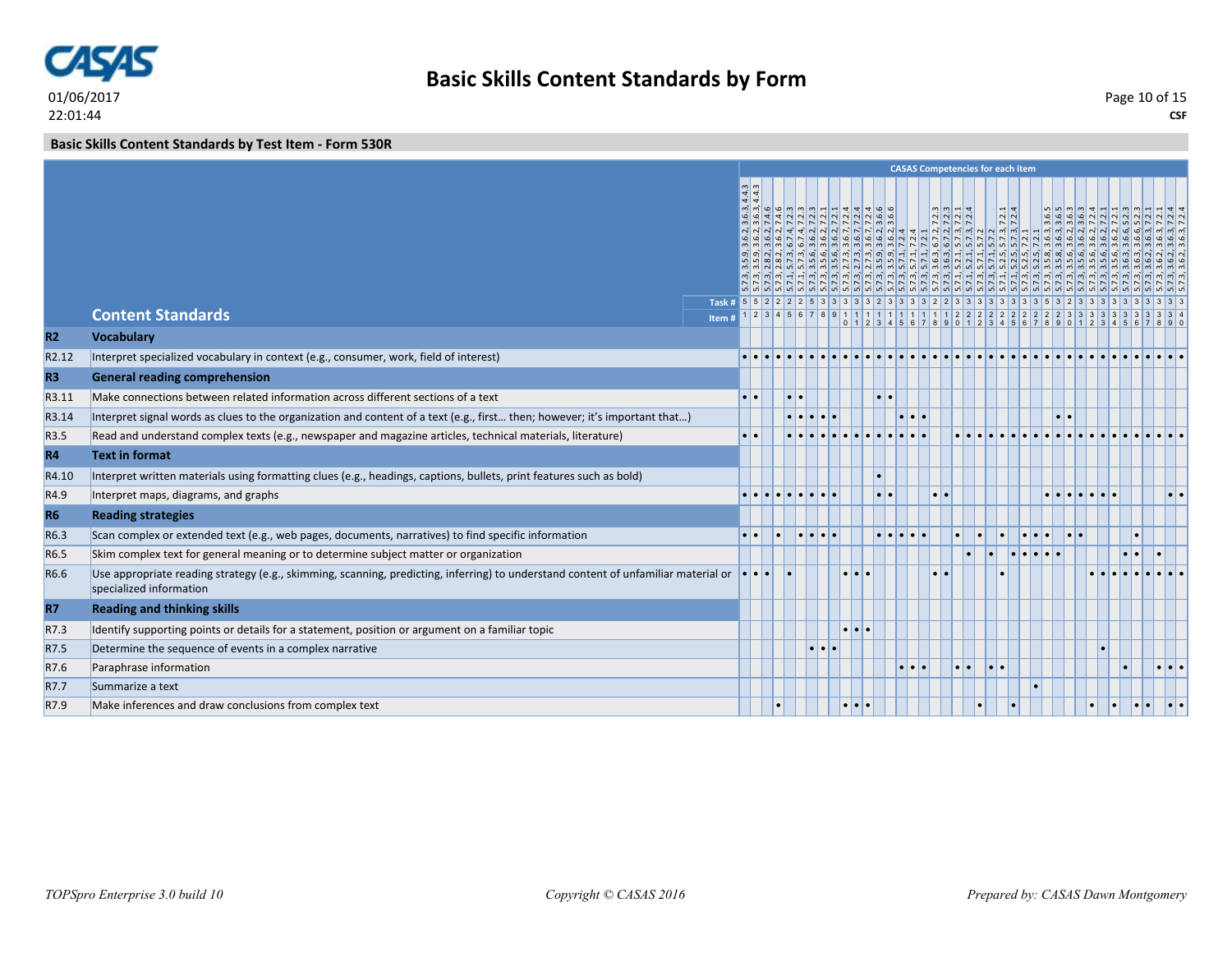

### **Basic Skills Content Standards by Test Item - Form 533R**

|                |                                                                                                                                                               |       |                                             |                     |   |                     |       |                     |           | <b>CASAS Competencies for each item</b> |           |       |    |                                                                                                                                                                                                                                                                                                                                                                                                                                                                                                                                                                   |           |               |                    |
|----------------|---------------------------------------------------------------------------------------------------------------------------------------------------------------|-------|---------------------------------------------|---------------------|---|---------------------|-------|---------------------|-----------|-----------------------------------------|-----------|-------|----|-------------------------------------------------------------------------------------------------------------------------------------------------------------------------------------------------------------------------------------------------------------------------------------------------------------------------------------------------------------------------------------------------------------------------------------------------------------------------------------------------------------------------------------------------------------------|-----------|---------------|--------------------|
|                |                                                                                                                                                               |       | $5.2.5$<br>$5.2.5$<br>$\frac{2.7.2}{2.7.2}$ |                     |   |                     | 7.2.4 | $\frac{5.73}{5.73}$ |           |                                         |           |       |    | $\begin{array}{c c}\nA, 7.2.4 \\ 1, 7.2.4 \\ 2, 3, 5.7.5\n\end{array}$<br>$\begin{array}{c c}\n3, 5, 7, 6 \\ \hline\n2, 7, 2.3 \\ \hline\n3, 7, 2.3\n\end{array}$<br>$\frac{1}{2} \frac{1}{2} \frac{1}{2} \frac{1}{2} \frac{1}{2} \frac{1}{2} \frac{1}{2} \frac{1}{2} \frac{1}{2} \frac{1}{2} \frac{1}{2} \frac{1}{2} \frac{1}{2} \frac{1}{2} \frac{1}{2} \frac{1}{2} \frac{1}{2} \frac{1}{2} \frac{1}{2} \frac{1}{2} \frac{1}{2} \frac{1}{2} \frac{1}{2} \frac{1}{2} \frac{1}{2} \frac{1}{2} \frac{1}{2} \frac{1}{2} \frac{1}{2} \frac{1}{2} \frac{1}{2} \frac{$ |           |               | $\overline{6.7.1}$ |
|                | <b>Content Standards</b>                                                                                                                                      |       |                                             |                     |   |                     |       |                     |           |                                         |           |       |    |                                                                                                                                                                                                                                                                                                                                                                                                                                                                                                                                                                   |           |               |                    |
| <b>R2</b>      | <b>Vocabulary</b>                                                                                                                                             | Item# |                                             |                     |   |                     |       |                     |           |                                         |           |       |    |                                                                                                                                                                                                                                                                                                                                                                                                                                                                                                                                                                   |           |               |                    |
|                |                                                                                                                                                               |       |                                             |                     |   |                     |       |                     |           |                                         |           |       |    |                                                                                                                                                                                                                                                                                                                                                                                                                                                                                                                                                                   |           |               |                    |
| R2.12          | Interpret specialized vocabulary in context (e.g., consumer, work, field of interest)                                                                         |       |                                             |                     |   |                     |       |                     |           |                                         |           |       |    |                                                                                                                                                                                                                                                                                                                                                                                                                                                                                                                                                                   |           |               |                    |
| R <sub>3</sub> | <b>General reading comprehension</b>                                                                                                                          |       |                                             |                     |   |                     |       |                     |           |                                         |           |       |    |                                                                                                                                                                                                                                                                                                                                                                                                                                                                                                                                                                   |           |               |                    |
| R3.11          | Make connections between related information across different sections of a text                                                                              |       |                                             |                     |   | $\bullet$ $\bullet$ |       |                     |           |                                         |           |       |    |                                                                                                                                                                                                                                                                                                                                                                                                                                                                                                                                                                   |           |               |                    |
| R3.14          | Interpret signal words as clues to the organization and content of a text (e.g., first then; however; it's important that)                                    |       |                                             |                     |   |                     |       |                     |           |                                         |           |       |    |                                                                                                                                                                                                                                                                                                                                                                                                                                                                                                                                                                   |           |               |                    |
| R3.16          | Interpret figurative meanings of words from context (e.g., flooded with calls)                                                                                |       |                                             |                     |   |                     |       |                     |           |                                         |           |       |    |                                                                                                                                                                                                                                                                                                                                                                                                                                                                                                                                                                   |           |               |                    |
| R3.5           | Read and understand complex texts (e.g., newspaper and magazine articles, technical materials, literature)                                                    |       |                                             |                     |   |                     |       |                     |           |                                         |           |       |    |                                                                                                                                                                                                                                                                                                                                                                                                                                                                                                                                                                   |           |               |                    |
| R3.9           | Interpret complex sentence structure and grammar (e.g., relative clauses, perfect tenses)                                                                     |       |                                             |                     |   |                     |       |                     |           |                                         |           |       |    |                                                                                                                                                                                                                                                                                                                                                                                                                                                                                                                                                                   |           |               |                    |
| R4             | <b>Text in format</b>                                                                                                                                         |       |                                             |                     |   |                     |       |                     |           |                                         |           |       |    |                                                                                                                                                                                                                                                                                                                                                                                                                                                                                                                                                                   |           |               |                    |
| R4.9           | Interpret maps, diagrams, and graphs                                                                                                                          |       |                                             |                     |   | $\bullet$ $\bullet$ |       |                     | $\bullet$ |                                         |           | lo la |    |                                                                                                                                                                                                                                                                                                                                                                                                                                                                                                                                                                   |           |               |                    |
| <b>R6</b>      | <b>Reading strategies</b>                                                                                                                                     |       |                                             |                     |   |                     |       |                     |           |                                         |           |       |    |                                                                                                                                                                                                                                                                                                                                                                                                                                                                                                                                                                   |           |               |                    |
| R6.2           | Scan simple text (e.g., ads, schedules, forms, paragraphs) to find specific information                                                                       |       |                                             |                     |   |                     |       |                     |           |                                         |           |       |    |                                                                                                                                                                                                                                                                                                                                                                                                                                                                                                                                                                   |           |               |                    |
| R6.3           | Scan complex or extended text (e.g., web pages, documents, narratives) to find specific information                                                           |       |                                             | $\bullet$ $\bullet$ |   |                     |       |                     |           | I۰                                      | ۱.        |       | l. |                                                                                                                                                                                                                                                                                                                                                                                                                                                                                                                                                                   |           |               |                    |
| R6.5           | Skim complex text for general meaning or to determine subject matter or organization                                                                          |       |                                             |                     |   |                     |       |                     |           |                                         |           |       |    |                                                                                                                                                                                                                                                                                                                                                                                                                                                                                                                                                                   |           | $\cdot \cdot$ |                    |
| R6.6           | Use appropriate reading strategy (e.g., skimming, scanning, predicting, inferring) to understand content of unfamiliar material or<br>specialized information |       |                                             |                     |   |                     |       |                     |           |                                         |           |       |    |                                                                                                                                                                                                                                                                                                                                                                                                                                                                                                                                                                   |           |               |                    |
| <b>R7</b>      | <b>Reading and thinking skills</b>                                                                                                                            |       |                                             |                     |   |                     |       |                     |           |                                         |           |       |    |                                                                                                                                                                                                                                                                                                                                                                                                                                                                                                                                                                   |           |               |                    |
| R7.12          | Determine a writer's point of view                                                                                                                            |       |                                             |                     |   |                     |       |                     |           |                                         |           |       |    |                                                                                                                                                                                                                                                                                                                                                                                                                                                                                                                                                                   |           |               |                    |
| R7.14          | Verify and clarify facts in written information (e.g., advertising claims)                                                                                    |       |                                             |                     |   |                     |       |                     |           |                                         |           |       |    |                                                                                                                                                                                                                                                                                                                                                                                                                                                                                                                                                                   |           |               |                    |
| R7.3           | Identify supporting points or details for a statement, position or argument on a familiar topic                                                               |       |                                             |                     |   |                     |       |                     |           |                                         |           |       |    |                                                                                                                                                                                                                                                                                                                                                                                                                                                                                                                                                                   |           | $\bullet$     |                    |
| R7.5           | Determine the sequence of events in a complex narrative                                                                                                       |       |                                             |                     |   |                     |       |                     |           |                                         |           |       |    |                                                                                                                                                                                                                                                                                                                                                                                                                                                                                                                                                                   |           |               |                    |
| R7.6           | Paraphrase information                                                                                                                                        |       |                                             |                     |   |                     |       |                     |           |                                         | $\bullet$ |       |    | $  \cdot   \cdot  $                                                                                                                                                                                                                                                                                                                                                                                                                                                                                                                                               |           |               |                    |
| R7.7           | Summarize a text                                                                                                                                              |       |                                             |                     |   |                     |       |                     |           |                                         |           |       |    |                                                                                                                                                                                                                                                                                                                                                                                                                                                                                                                                                                   |           |               |                    |
| R7.9           | Make inferences and draw conclusions from complex text                                                                                                        |       |                                             |                     | ٠ |                     |       |                     |           |                                         |           |       |    |                                                                                                                                                                                                                                                                                                                                                                                                                                                                                                                                                                   | $\bullet$ |               |                    |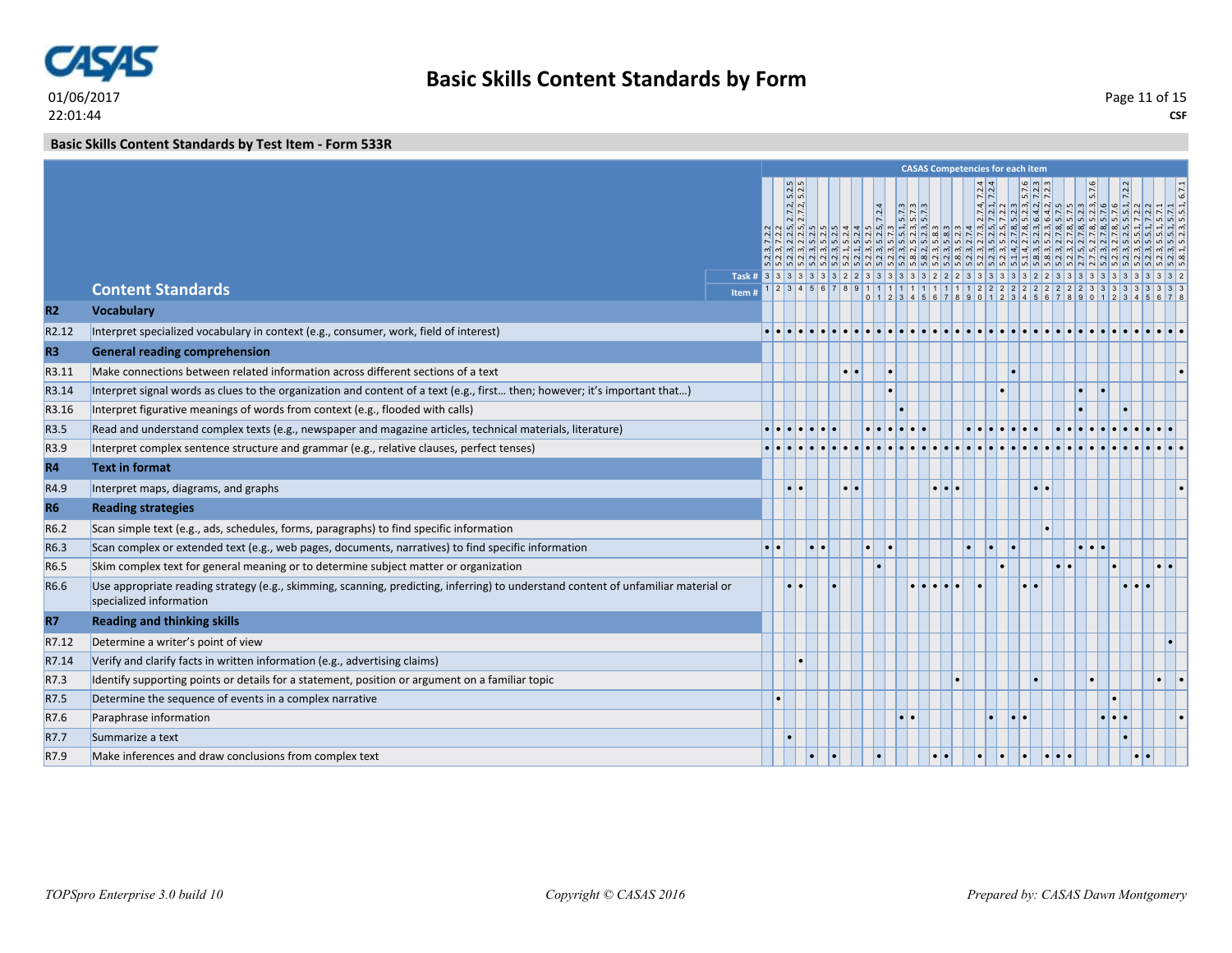

### **Basic Skills Content Standards by Test Item - Form 534R**

|                   |                                                                                                                                                               |       |                                                                                                             |  |                     |                  |                  |   | <b>CASAS Competencies for each item</b> |           |                         |                  |                                                                                                                                                                                                                                                                                                                                                                                         |                                                                                                                                                                                                                                                                                                                                                                                                                                                                                                                                                                                                                                                                    |                                                             |                           |
|-------------------|---------------------------------------------------------------------------------------------------------------------------------------------------------------|-------|-------------------------------------------------------------------------------------------------------------|--|---------------------|------------------|------------------|---|-----------------------------------------|-----------|-------------------------|------------------|-----------------------------------------------------------------------------------------------------------------------------------------------------------------------------------------------------------------------------------------------------------------------------------------------------------------------------------------------------------------------------------------|--------------------------------------------------------------------------------------------------------------------------------------------------------------------------------------------------------------------------------------------------------------------------------------------------------------------------------------------------------------------------------------------------------------------------------------------------------------------------------------------------------------------------------------------------------------------------------------------------------------------------------------------------------------------|-------------------------------------------------------------|---------------------------|
|                   |                                                                                                                                                               |       | $\frac{1}{2}$ $\frac{1}{2}$ $\frac{1}{2}$ $\frac{1}{2}$ $\frac{1}{2}$ $\frac{1}{2}$<br>$N \times 0$ $0$ $0$ |  |                     |                  |                  |   |                                         |           | 5.73                    | $\overline{5.8}$ | $\frac{1}{22} \frac{1}{12} \frac{1}{12} \frac{1}{12} \frac{1}{12} \frac{1}{12} \frac{1}{12} \frac{1}{12} \frac{1}{12} \frac{1}{12} \frac{1}{12} \frac{1}{12} \frac{1}{12} \frac{1}{12} \frac{1}{12} \frac{1}{12} \frac{1}{12} \frac{1}{12} \frac{1}{12} \frac{1}{12} \frac{1}{12} \frac{1}{12} \frac{1}{12} \frac{1}{12} \frac{1}{12} \frac{1}{12} \frac{1}{12} \frac{1$<br>$\boxed{0}$ | $\frac{1}{12}$ $\frac{1}{12}$ $\frac{1}{12}$ $\frac{1}{12}$ $\frac{1}{12}$ $\frac{1}{12}$ $\frac{1}{12}$ $\frac{1}{12}$ $\frac{1}{12}$ $\frac{1}{12}$ $\frac{1}{12}$ $\frac{1}{12}$ $\frac{1}{12}$ $\frac{1}{12}$ $\frac{1}{12}$ $\frac{1}{12}$ $\frac{1}{12}$ $\frac{1}{12}$ $\frac{1}{12}$ $\frac{1}{12}$<br>ن المناطق المناطق المناطق المناطق المناطق المناطق المناطق المناطق المناطق المناطق المناطق المناطق المناطق المن<br>الله المناطق المناطق المناطق المناطق المناطق المناطق المناطق المناطق المناطق المناطق المناطق المناطق المناطق ا<br>الله الله عليه الله عليه الله عليه الله عليه الله عليه الله عليه الله عليه الله عليه الله عليه الله الله الله ا | $ 4 4 $ $-1$ $-1$<br> q q q q q <br>$ R $ $ R $ $ R $ $ R $ | $\frac{6.74}{6.71}$       |
|                   | <b>Content Standards</b>                                                                                                                                      | Item# |                                                                                                             |  |                     |                  |                  |   |                                         |           |                         |                  |                                                                                                                                                                                                                                                                                                                                                                                         |                                                                                                                                                                                                                                                                                                                                                                                                                                                                                                                                                                                                                                                                    |                                                             |                           |
| R <sub>2</sub>    | <b>Vocabulary</b>                                                                                                                                             |       |                                                                                                             |  |                     |                  |                  |   |                                         |           |                         |                  |                                                                                                                                                                                                                                                                                                                                                                                         | 0 1 2 3 4 5 6 7 8 9 0 1 2 3 4 5 6 7 8 9 0 1 2 3 4 5 6 7 8 9 0 1 2 3 4 5 6 7 8                                                                                                                                                                                                                                                                                                                                                                                                                                                                                                                                                                                      |                                                             |                           |
| R <sub>2.12</sub> | Interpret specialized vocabulary in context (e.g., consumer, work, field of interest)                                                                         |       |                                                                                                             |  |                     |                  |                  |   |                                         |           |                         |                  |                                                                                                                                                                                                                                                                                                                                                                                         |                                                                                                                                                                                                                                                                                                                                                                                                                                                                                                                                                                                                                                                                    |                                                             |                           |
| R <sub>3</sub>    | <b>General reading comprehension</b>                                                                                                                          |       |                                                                                                             |  |                     |                  |                  |   |                                         |           |                         |                  |                                                                                                                                                                                                                                                                                                                                                                                         |                                                                                                                                                                                                                                                                                                                                                                                                                                                                                                                                                                                                                                                                    |                                                             |                           |
| R3.11             | Make connections between related information across different sections of a text                                                                              |       |                                                                                                             |  |                     |                  |                  |   |                                         |           |                         |                  |                                                                                                                                                                                                                                                                                                                                                                                         |                                                                                                                                                                                                                                                                                                                                                                                                                                                                                                                                                                                                                                                                    |                                                             |                           |
| R3.16             | Interpret figurative meanings of words from context (e.g., flooded with calls)                                                                                |       |                                                                                                             |  |                     |                  |                  |   |                                         |           |                         |                  |                                                                                                                                                                                                                                                                                                                                                                                         |                                                                                                                                                                                                                                                                                                                                                                                                                                                                                                                                                                                                                                                                    |                                                             |                           |
| R3.5              | Read and understand complex texts (e.g., newspaper and magazine articles, technical materials, literature)                                                    |       |                                                                                                             |  |                     |                  |                  |   |                                         |           |                         |                  |                                                                                                                                                                                                                                                                                                                                                                                         |                                                                                                                                                                                                                                                                                                                                                                                                                                                                                                                                                                                                                                                                    |                                                             |                           |
| R3.9              | Interpret complex sentence structure and grammar (e.g., relative clauses, perfect tenses)                                                                     |       |                                                                                                             |  |                     |                  |                  |   |                                         |           |                         |                  |                                                                                                                                                                                                                                                                                                                                                                                         |                                                                                                                                                                                                                                                                                                                                                                                                                                                                                                                                                                                                                                                                    |                                                             |                           |
| <b>R4</b>         | <b>Text in format</b>                                                                                                                                         |       |                                                                                                             |  |                     |                  |                  |   |                                         |           |                         |                  |                                                                                                                                                                                                                                                                                                                                                                                         |                                                                                                                                                                                                                                                                                                                                                                                                                                                                                                                                                                                                                                                                    |                                                             |                           |
| R4.9              | Interpret maps, diagrams, and graphs                                                                                                                          |       |                                                                                                             |  | $\bullet\bullet$    | $\bullet$        |                  | Ы |                                         |           |                         |                  |                                                                                                                                                                                                                                                                                                                                                                                         |                                                                                                                                                                                                                                                                                                                                                                                                                                                                                                                                                                                                                                                                    |                                                             | $  \cdot   \cdot   \cdot$ |
| R <sub>6</sub>    | <b>Reading strategies</b>                                                                                                                                     |       |                                                                                                             |  |                     |                  |                  |   |                                         |           |                         |                  |                                                                                                                                                                                                                                                                                                                                                                                         |                                                                                                                                                                                                                                                                                                                                                                                                                                                                                                                                                                                                                                                                    |                                                             |                           |
| R6.3              | Scan complex or extended text (e.g., web pages, documents, narratives) to find specific information                                                           |       | ا ما ما ما م                                                                                                |  | $\bullet$ $\bullet$ |                  |                  |   |                                         |           |                         |                  |                                                                                                                                                                                                                                                                                                                                                                                         |                                                                                                                                                                                                                                                                                                                                                                                                                                                                                                                                                                                                                                                                    |                                                             |                           |
| R6.5              | Skim complex text for general meaning or to determine subject matter or organization                                                                          |       |                                                                                                             |  |                     |                  |                  |   |                                         |           |                         | ы                |                                                                                                                                                                                                                                                                                                                                                                                         |                                                                                                                                                                                                                                                                                                                                                                                                                                                                                                                                                                                                                                                                    |                                                             |                           |
| R6.6              | Use appropriate reading strategy (e.g., skimming, scanning, predicting, inferring) to understand content of unfamiliar material or<br>specialized information |       |                                                                                                             |  |                     |                  |                  |   |                                         |           |                         |                  |                                                                                                                                                                                                                                                                                                                                                                                         |                                                                                                                                                                                                                                                                                                                                                                                                                                                                                                                                                                                                                                                                    |                                                             |                           |
| <b>R7</b>         | <b>Reading and thinking skills</b>                                                                                                                            |       |                                                                                                             |  |                     |                  |                  |   |                                         |           |                         |                  |                                                                                                                                                                                                                                                                                                                                                                                         |                                                                                                                                                                                                                                                                                                                                                                                                                                                                                                                                                                                                                                                                    |                                                             |                           |
| R7.12             | Determine a writer's point of view                                                                                                                            |       |                                                                                                             |  |                     |                  |                  |   |                                         |           |                         |                  |                                                                                                                                                                                                                                                                                                                                                                                         |                                                                                                                                                                                                                                                                                                                                                                                                                                                                                                                                                                                                                                                                    |                                                             |                           |
| R7.3              | Identify supporting points or details for a statement, position or argument on a familiar topic                                                               |       |                                                                                                             |  |                     |                  |                  |   |                                         |           |                         |                  |                                                                                                                                                                                                                                                                                                                                                                                         |                                                                                                                                                                                                                                                                                                                                                                                                                                                                                                                                                                                                                                                                    |                                                             |                           |
| R7.5              | Determine the sequence of events in a complex narrative                                                                                                       |       |                                                                                                             |  |                     |                  |                  |   |                                         |           |                         |                  |                                                                                                                                                                                                                                                                                                                                                                                         |                                                                                                                                                                                                                                                                                                                                                                                                                                                                                                                                                                                                                                                                    |                                                             |                           |
| R7.6              | Paraphrase information                                                                                                                                        |       |                                                                                                             |  | $\bullet$           |                  | $\bullet\bullet$ |   |                                         | $\bullet$ | $\bullet\bullet\bullet$ |                  |                                                                                                                                                                                                                                                                                                                                                                                         |                                                                                                                                                                                                                                                                                                                                                                                                                                                                                                                                                                                                                                                                    |                                                             |                           |
| R7.7              | Summarize a text                                                                                                                                              |       |                                                                                                             |  |                     |                  |                  |   |                                         |           |                         |                  |                                                                                                                                                                                                                                                                                                                                                                                         |                                                                                                                                                                                                                                                                                                                                                                                                                                                                                                                                                                                                                                                                    |                                                             |                           |
| R7.9              | Make inferences and draw conclusions from complex text                                                                                                        |       |                                                                                                             |  |                     | $\bullet\bullet$ |                  |   |                                         |           |                         | $\cdot$ $\cdot$  |                                                                                                                                                                                                                                                                                                                                                                                         |                                                                                                                                                                                                                                                                                                                                                                                                                                                                                                                                                                                                                                                                    |                                                             |                           |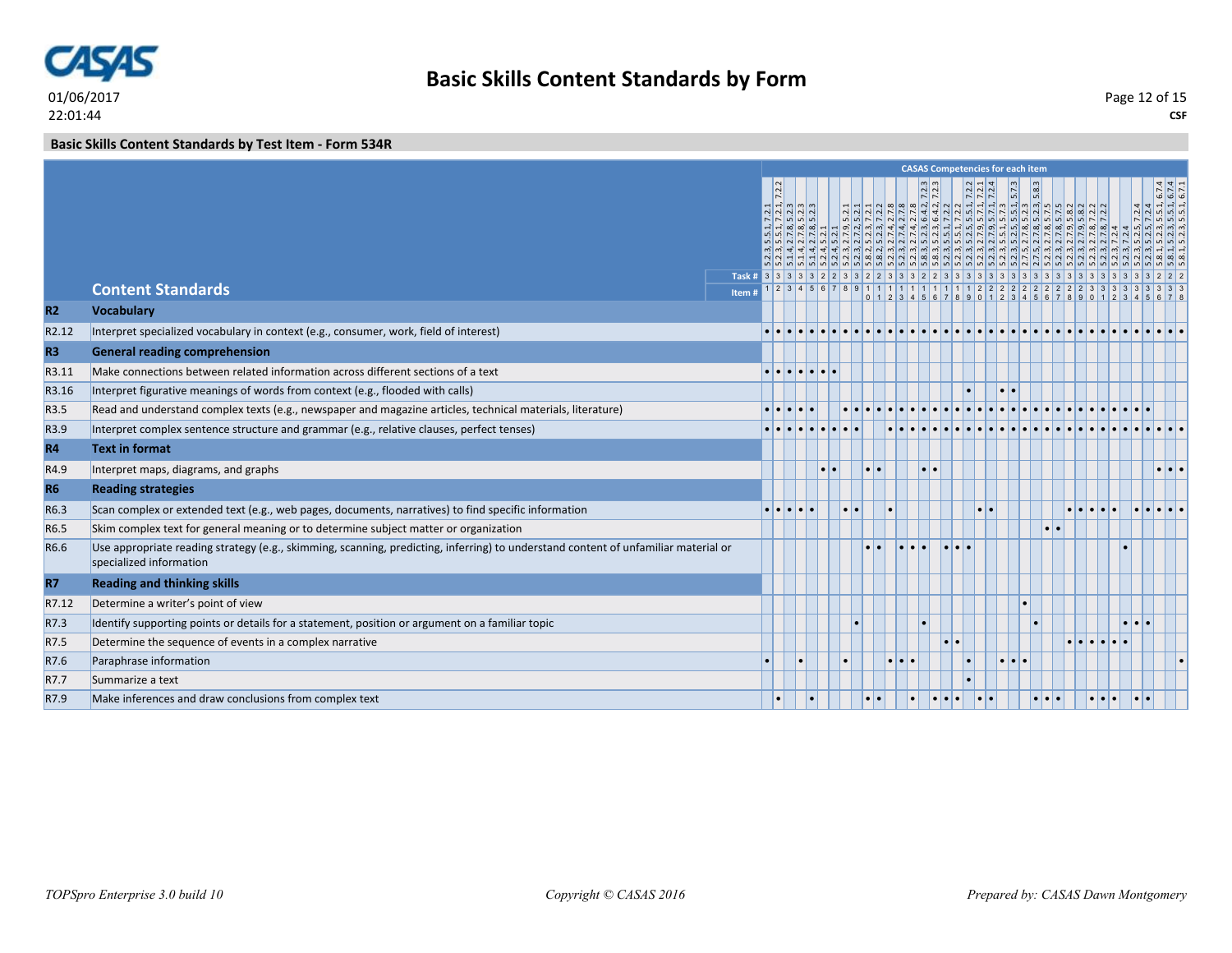

### **Basic Skills Content Standards by Test Item - Form 535R**

|                |                                                                                                                                                               |      | <b>CASAS Competencies for each item</b> |                    |  |                                                        |           |                                                              |                 |                         |                  |  |                                                                   |                                            |                         |                 |                                |                                                     |                                                             |  |
|----------------|---------------------------------------------------------------------------------------------------------------------------------------------------------------|------|-----------------------------------------|--------------------|--|--------------------------------------------------------|-----------|--------------------------------------------------------------|-----------------|-------------------------|------------------|--|-------------------------------------------------------------------|--------------------------------------------|-------------------------|-----------------|--------------------------------|-----------------------------------------------------|-------------------------------------------------------------|--|
|                |                                                                                                                                                               |      |                                         | $ N $ $ N $<br>NNN |  | 6.6.4<br>$\left  4 \right\rangle$<br>52222232222222222 |           | $\frac{1}{2}$<br>$\frac{1}{2}$ $\frac{1}{2}$<br>$ m $ $\sim$ |                 |                         |                  |  | $ v $ וש $ a $ מי $ a $ מי $ v $<br> a a a a a a a a a a<br>N N G | $\overline{N}$<br>$\sim$ $\sigma$ $\sigma$ |                         |                 | $\frac{2}{2}$<br>$\frac{1}{2}$ | $6.7.3$<br>$6.7.5$<br>$6.7.1$<br>$6.6.5$<br>$6.6.5$ |                                                             |  |
|                |                                                                                                                                                               |      |                                         |                    |  |                                                        |           |                                                              |                 |                         |                  |  |                                                                   |                                            |                         |                 |                                |                                                     |                                                             |  |
|                | <b>Content Standards</b>                                                                                                                                      | Item |                                         |                    |  |                                                        |           |                                                              |                 |                         |                  |  |                                                                   |                                            |                         |                 |                                |                                                     | 0 1 2 3 4 5 6 7 8 9 0 1 2 3 4 5 6 7 8 9 0 1 2 3 4 5 6 7 8 9 |  |
| <b>R2</b>      | <b>Vocabulary</b>                                                                                                                                             |      |                                         |                    |  |                                                        |           |                                                              |                 |                         |                  |  |                                                                   |                                            |                         |                 |                                |                                                     |                                                             |  |
| R2.12          | Interpret specialized vocabulary in context (e.g., consumer, work, field of interest)                                                                         |      |                                         |                    |  |                                                        |           |                                                              |                 |                         |                  |  |                                                                   |                                            |                         |                 |                                |                                                     |                                                             |  |
| R <sub>3</sub> | <b>General reading comprehension</b>                                                                                                                          |      |                                         |                    |  |                                                        |           |                                                              |                 |                         |                  |  |                                                                   |                                            |                         |                 |                                |                                                     |                                                             |  |
| R3.11          | Make connections between related information across different sections of a text                                                                              |      |                                         |                    |  |                                                        |           |                                                              |                 |                         | $\bullet\bullet$ |  |                                                                   | $\bullet\bullet\bullet$                    |                         | $\bullet$       |                                |                                                     |                                                             |  |
| R3.14          | Interpret signal words as clues to the organization and content of a text (e.g., first then; however; it's important that)                                    |      | $\bullet\bullet$                        |                    |  |                                                        |           |                                                              |                 |                         |                  |  |                                                                   |                                            | $\bullet\bullet\bullet$ |                 |                                |                                                     |                                                             |  |
| R3.16          | Interpret figurative meanings of words from context (e.g., flooded with calls)                                                                                |      |                                         |                    |  |                                                        |           |                                                              |                 |                         |                  |  |                                                                   |                                            |                         |                 |                                |                                                     |                                                             |  |
| R3.5           | Read and understand complex texts (e.g., newspaper and magazine articles, technical materials, literature)                                                    |      |                                         |                    |  |                                                        |           |                                                              |                 |                         |                  |  |                                                                   |                                            |                         |                 |                                |                                                     |                                                             |  |
| <b>R4</b>      | <b>Text in format</b>                                                                                                                                         |      |                                         |                    |  |                                                        |           |                                                              |                 |                         |                  |  |                                                                   |                                            |                         |                 |                                |                                                     |                                                             |  |
| R4.9           | Interpret maps, diagrams, and graphs                                                                                                                          |      |                                         |                    |  |                                                        |           |                                                              | $\cdot$ $\cdot$ |                         | . .              |  |                                                                   | $\bullet$ $\bullet$                        |                         | $\cdot$ $\cdot$ |                                |                                                     |                                                             |  |
| <b>R6</b>      | <b>Reading strategies</b>                                                                                                                                     |      |                                         |                    |  |                                                        |           |                                                              |                 |                         |                  |  |                                                                   |                                            |                         |                 |                                |                                                     |                                                             |  |
| R6.3           | Scan complex or extended text (e.g., web pages, documents, narratives) to find specific information                                                           |      |                                         |                    |  |                                                        | $\bullet$ |                                                              |                 | $\bullet\bullet\bullet$ |                  |  | .                                                                 |                                            | $\bullet\bullet$        |                 |                                |                                                     |                                                             |  |
| R6.5           | Skim complex text for general meaning or to determine subject matter or organization                                                                          |      |                                         |                    |  |                                                        |           |                                                              |                 |                         |                  |  |                                                                   |                                            |                         |                 |                                |                                                     |                                                             |  |
| R6.6           | Use appropriate reading strategy (e.g., skimming, scanning, predicting, inferring) to understand content of unfamiliar material or<br>specialized information |      |                                         |                    |  |                                                        |           |                                                              |                 |                         |                  |  |                                                                   |                                            |                         |                 |                                |                                                     |                                                             |  |
| <b>R7</b>      | <b>Reading and thinking skills</b>                                                                                                                            |      |                                         |                    |  |                                                        |           |                                                              |                 |                         |                  |  |                                                                   |                                            |                         |                 |                                |                                                     |                                                             |  |
| R7.5           | Determine the sequence of events in a complex narrative                                                                                                       |      |                                         |                    |  |                                                        |           |                                                              |                 |                         |                  |  |                                                                   |                                            |                         |                 |                                |                                                     |                                                             |  |
| R7.6           | Paraphrase information                                                                                                                                        |      |                                         |                    |  |                                                        | $\bullet$ |                                                              | $\bullet$       |                         |                  |  |                                                                   |                                            | $\bullet\bullet\bullet$ |                 |                                |                                                     | . .<br>Ы                                                    |  |
| R7.9           | Make inferences and draw conclusions from complex text                                                                                                        |      |                                         |                    |  |                                                        |           |                                                              |                 |                         |                  |  |                                                                   |                                            |                         |                 |                                |                                                     | $\bullet\bullet$                                            |  |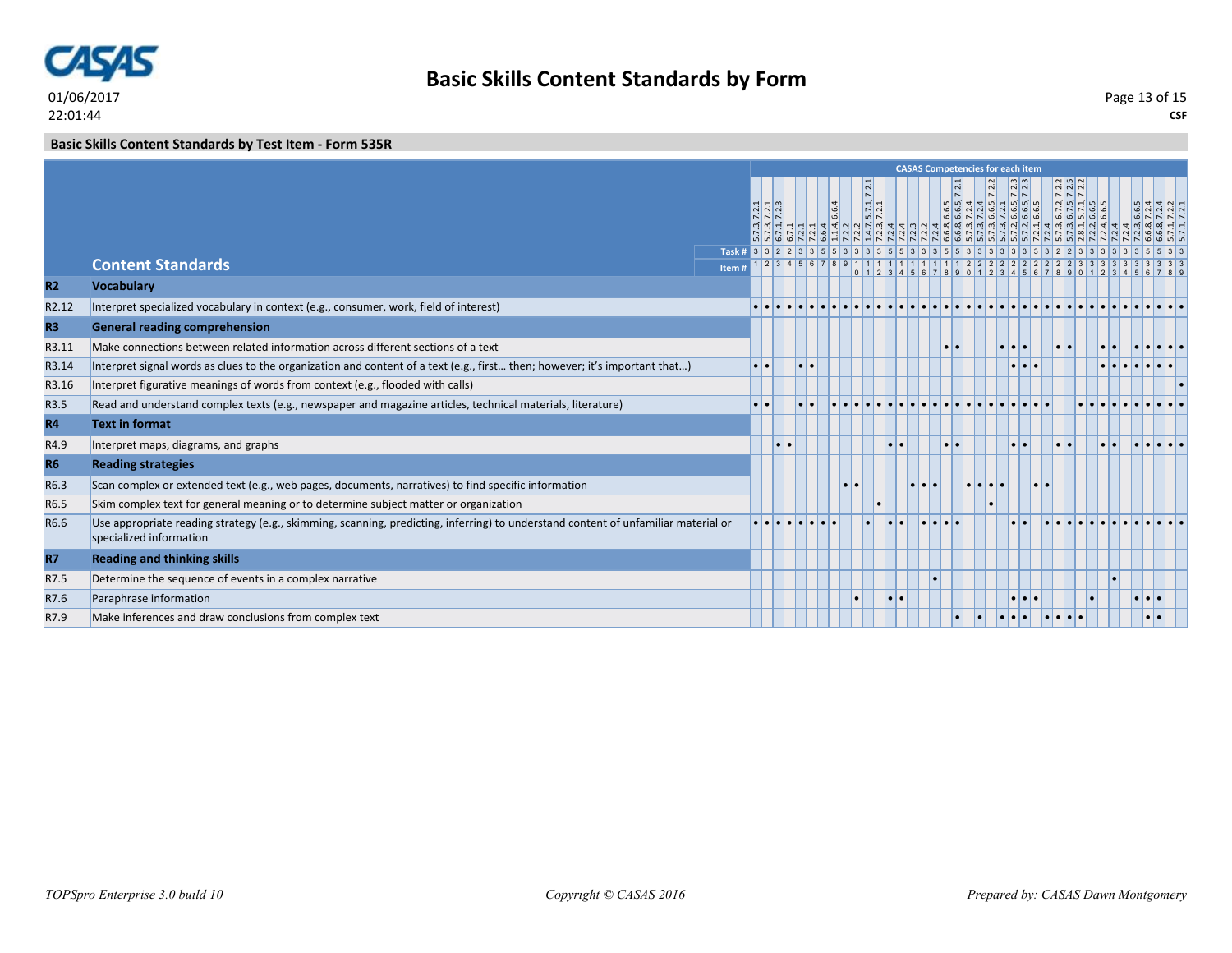

#### **Basic Skills Content Standards by Test Item - Form 536R**

|                |                                                                                                                                                               |        | <b>CASAS Competencies for each item</b> |  |  |                                                                                                                               |                                     |           |                       |                  |  |                               |       |                         |  |                                                                                                                              |                       |                                                                                                                                                                                                                                  |  |
|----------------|---------------------------------------------------------------------------------------------------------------------------------------------------------------|--------|-----------------------------------------|--|--|-------------------------------------------------------------------------------------------------------------------------------|-------------------------------------|-----------|-----------------------|------------------|--|-------------------------------|-------|-------------------------|--|------------------------------------------------------------------------------------------------------------------------------|-----------------------|----------------------------------------------------------------------------------------------------------------------------------------------------------------------------------------------------------------------------------|--|
|                |                                                                                                                                                               |        |                                         |  |  |                                                                                                                               | $\overline{\sim}$<br>$\overline{N}$ |           | $\frac{5.7.2}{5.7.2}$ |                  |  |                               |       |                         |  |                                                                                                                              |                       | $\frac{7.2}{7.2}$<br> n n n n                                                                                                                                                                                                    |  |
|                |                                                                                                                                                               |        |                                         |  |  | $\frac{1}{2}$ $\frac{1}{2}$ $\frac{1}{2}$ $\frac{1}{2}$ $\frac{1}{2}$ $\frac{1}{2}$ $\frac{1}{2}$ $\frac{1}{2}$ $\frac{1}{2}$ |                                     |           |                       |                  |  |                               | 6.6.  |                         |  | $\begin{array}{cccc}\n & 6 & 6 \\  & 6 & 7 & 7 \\  & 7 & 7 & 7 \\  & 8 & 7 & 7 \\  & 9 & 8 & 7 \\  & 1 & 1 & 7\n\end{array}$ |                       |                                                                                                                                                                                                                                  |  |
|                |                                                                                                                                                               |        |                                         |  |  |                                                                                                                               |                                     |           |                       |                  |  |                               |       |                         |  |                                                                                                                              |                       | ان المسلم المسلم المسلم المسلم المسلم المسلم المسلم المسلم المسلم المسلم المسلم المسلم المسلم المسلم المسلم ال<br>المسلم المسلم المسلم المسلم المسلم المسلم المسلم المسلم المسلم المسلم المسلم المسلم المسلم المسلم المسلم المسل |  |
|                |                                                                                                                                                               |        |                                         |  |  | 2345678                                                                                                                       |                                     |           |                       |                  |  | 91111111111111111222222222222 |       |                         |  |                                                                                                                              |                       |                                                                                                                                                                                                                                  |  |
|                | <b>Content Standards</b>                                                                                                                                      | Item # |                                         |  |  |                                                                                                                               |                                     |           |                       |                  |  |                               |       |                         |  |                                                                                                                              |                       |                                                                                                                                                                                                                                  |  |
| <b>R2</b>      | <b>Vocabulary</b>                                                                                                                                             |        |                                         |  |  |                                                                                                                               |                                     |           |                       |                  |  |                               |       |                         |  |                                                                                                                              |                       |                                                                                                                                                                                                                                  |  |
| R2.12          | Interpret specialized vocabulary in context (e.g., consumer, work, field of interest)                                                                         |        |                                         |  |  |                                                                                                                               |                                     |           |                       |                  |  |                               |       |                         |  |                                                                                                                              |                       |                                                                                                                                                                                                                                  |  |
| R <sub>3</sub> | <b>General reading comprehension</b>                                                                                                                          |        |                                         |  |  |                                                                                                                               |                                     |           |                       |                  |  |                               |       |                         |  |                                                                                                                              |                       |                                                                                                                                                                                                                                  |  |
| R3.11          | Make connections between related information across different sections of a text                                                                              |        |                                         |  |  |                                                                                                                               | l o l                               |           |                       |                  |  |                               |       | $\bullet\bullet$        |  |                                                                                                                              | $\bullet\bullet$      | $  \bullet   \bullet  $                                                                                                                                                                                                          |  |
| R3.14          | Interpret signal words as clues to the organization and content of a text (e.g., first then; however; it's important that)                                    |        | $\bullet\bullet$                        |  |  |                                                                                                                               |                                     | $\bullet$ |                       |                  |  |                               |       |                         |  |                                                                                                                              |                       |                                                                                                                                                                                                                                  |  |
| R3.16          | Interpret figurative meanings of words from context (e.g., flooded with calls)                                                                                |        |                                         |  |  |                                                                                                                               |                                     |           |                       |                  |  |                               |       |                         |  |                                                                                                                              |                       |                                                                                                                                                                                                                                  |  |
| R3.5           | Read and understand complex texts (e.g., newspaper and magazine articles, technical materials, literature)                                                    |        |                                         |  |  |                                                                                                                               |                                     |           |                       |                  |  |                               |       |                         |  |                                                                                                                              |                       |                                                                                                                                                                                                                                  |  |
| <b>R4</b>      | <b>Text in format</b>                                                                                                                                         |        |                                         |  |  |                                                                                                                               |                                     |           |                       |                  |  |                               |       |                         |  |                                                                                                                              |                       |                                                                                                                                                                                                                                  |  |
| R4.9           | Interpret maps, diagrams, and graphs                                                                                                                          |        |                                         |  |  |                                                                                                                               |                                     |           | $\bullet$             |                  |  | $\bullet\bullet$              |       | $\bullet$               |  |                                                                                                                              | $  \bullet   \bullet$ |                                                                                                                                                                                                                                  |  |
| <b>R6</b>      | <b>Reading strategies</b>                                                                                                                                     |        |                                         |  |  |                                                                                                                               |                                     |           |                       |                  |  |                               |       |                         |  |                                                                                                                              |                       |                                                                                                                                                                                                                                  |  |
| R6.3           | Scan complex or extended text (e.g., web pages, documents, narratives) to find specific information                                                           |        |                                         |  |  |                                                                                                                               |                                     |           | $\bullet$             | $\bullet\bullet$ |  |                               | ه ا ه |                         |  | .                                                                                                                            |                       |                                                                                                                                                                                                                                  |  |
| R6.6           | Use appropriate reading strategy (e.g., skimming, scanning, predicting, inferring) to understand content of unfamiliar material or<br>specialized information |        |                                         |  |  |                                                                                                                               |                                     |           |                       |                  |  |                               |       |                         |  |                                                                                                                              |                       |                                                                                                                                                                                                                                  |  |
| <b>R7</b>      | <b>Reading and thinking skills</b>                                                                                                                            |        |                                         |  |  |                                                                                                                               |                                     |           |                       |                  |  |                               |       |                         |  |                                                                                                                              |                       |                                                                                                                                                                                                                                  |  |
| R7.6           | Paraphrase information                                                                                                                                        |        |                                         |  |  |                                                                                                                               |                                     |           |                       |                  |  |                               |       |                         |  |                                                                                                                              |                       |                                                                                                                                                                                                                                  |  |
| R7.9           | Make inferences and draw conclusions from complex text                                                                                                        |        |                                         |  |  |                                                                                                                               | l o l                               |           |                       | $\bullet\bullet$ |  |                               |       | $\bullet\bullet\bullet$ |  |                                                                                                                              |                       |                                                                                                                                                                                                                                  |  |

#### **Reading/Math Task Legend**

Task 1 - Forms

- Task 2 Charts, maps, consumer billings, matrices, graphs, tables
- Task 3 Articles, paragraphs, sentences, directions, manuals

Task 4 - Signs, price tags, advertisements, product labels

Task 5 - Measurement scales, diagrams

#### **Listening Item Type Legend**

Type 1 - Picture Prompt

Type 2 - Comprehension question

Type 3 - Predict next line of dialogue

Type 4 - Identify true statement based on prompt